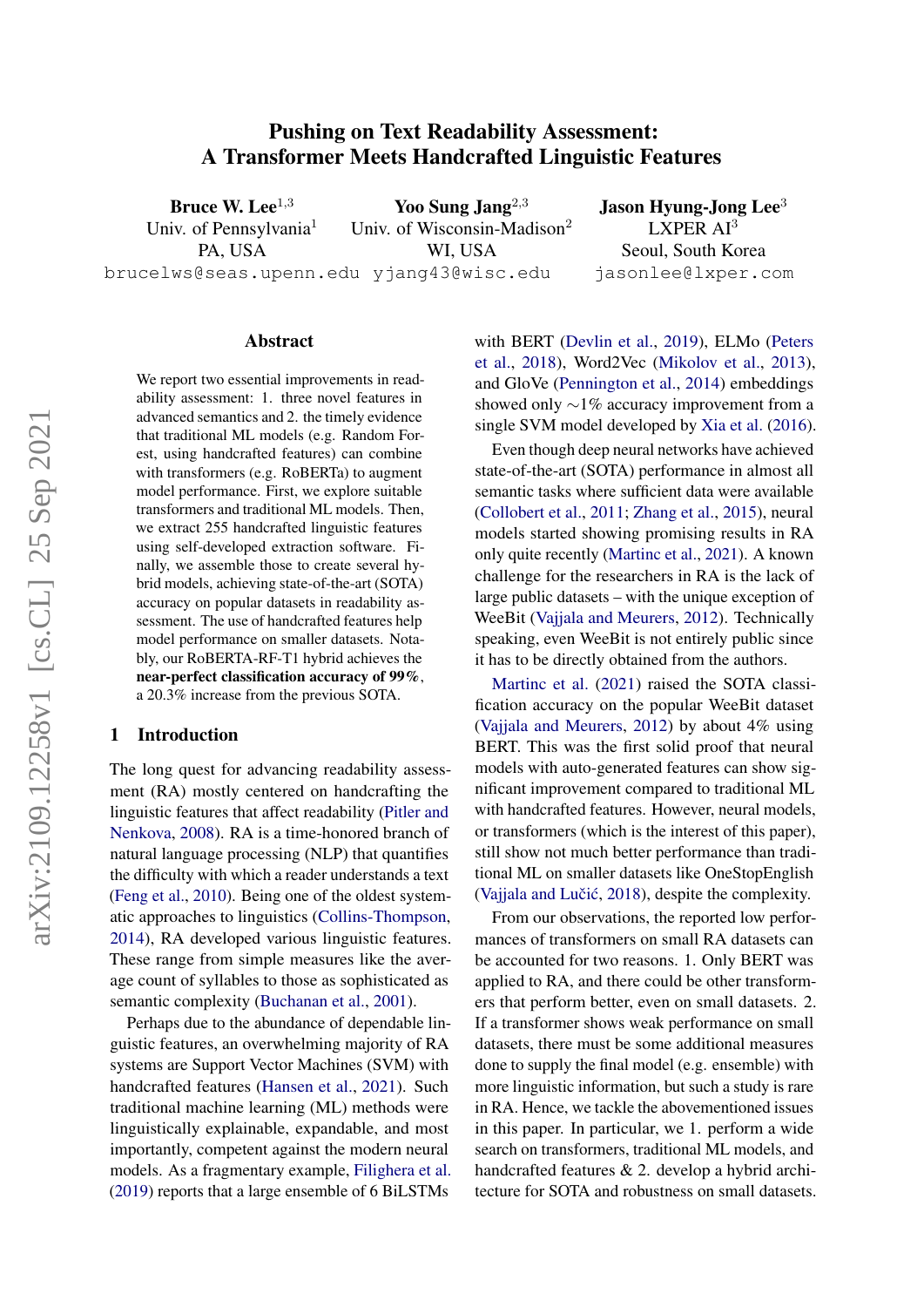However, before we move on to hybrid models, we begin by supplementing an underexplored linguistic branch of handcrafted features. According to survey research on RA [\(Collins-Thompson,](#page-9-1) [2014\)](#page-9-1), the study on advanced semantics is scarce. We lack a model to capture how deeper semantic structures affect readability. We attempt to solve this issue by viewing a text as a collection of latent topics and calculating the probability distribution.

Then, we move on to combine traditional ML  $(w \text{ handcraffed features}^1)$  $(w \text{ handcraffed features}^1)$  $(w \text{ handcraffed features}^1)$  and transformers. Such a hybrid system is only reported by [Deutsch](#page-9-5) [et al.](#page-9-5) [\(2020\)](#page-9-5), concluding, "(hybrid models) did not achieve SOTA performance." But we obtain contrary results. Through a large study on the optimal combination, we obtain SOTA results on WeeBit and OneStopEnglish. Also, our BERT-GB-T1 hybrid beats the (previous) SOTA accuracy with only 30% of the full dataset, in section 4.7.

Our main objectives are creating advanced semantic features and hybrid models. But our contributions to academia are not limited to the abovementioned two. We make the following additions: 1. We numerically represent certain linguistic properties pertaining to advanced semantics.

2. We develop a large-scale, openly available 255 features extraction Python toolkit (which is highly scarce<sup>[2](#page-1-1)</sup> in RA). We name the software **LingFeat**<sup>[3](#page-1-2)</sup>. 3. We conduct wide searches and parametrizations on transformers<sup>[4](#page-1-3)</sup> and traditional ML<sup>[5](#page-1-4)</sup> for RA use. 4. We develop hybrid models for SOTA and robustness on small datasets. Notably, RoBERTa-RF-T1 achieves 99% accuracy on OneStopEnglish, 20.3% higher than the previous SOTA (table 5).

### 2 Advanced Semantics

#### 2.1 Definition, Background, and Overview

A text is a communication between author and reader, and its readability is affected by the reader having shared world/domain knowledge. According to [Collins-Thompson](#page-9-1) [\(2014\)](#page-9-1), the features resulting from topic modeling may characterize the deeper semantic structures of a text. These deeper representations accumulate and appear to us in the form of perceivable properties like sentiment and

genre. But advanced semantics aims to capture the deeper representation itself.

Among the four branches of linguistic properties (in RA) identified by [Collins-Thompson](#page-9-1) [\(2014\)](#page-9-1), advanced semantics remain unexplored. Lexicosemantic [\(Lu,](#page-11-5) [2011;](#page-11-5) [Malvern and Richards,](#page-11-6) [2012\)](#page-11-6), syntactic [\(Heilman et al.,](#page-10-2) [2007;](#page-10-2) [Petersen and Os](#page-11-7)[tendorf,](#page-11-7) [2009\)](#page-11-7), and discourse-based [\(McNamara](#page-11-8) [et al.,](#page-11-8) [2010\)](#page-11-8) properties had several notable works but little dealt with advanced semantics as the given definition. The existing examples in higher-level semantics focus on word-level complexity [\(Collins-](#page-9-6)[Thompson and Callan,](#page-9-6) [2004;](#page-9-6) [Crossley et al.,](#page-9-7) [2008;](#page-9-7) [Landauer et al.,](#page-10-3) [2011;](#page-10-3) [Nam et al.,](#page-11-9) [2017\)](#page-11-9).

Such a phenomenon is complex. The lack of investigation on advanced semantics could be due to its low correlation with readability. This is plausible because RA studies often test their features on a human-labeled dataset, potentially biased towards easily recognizable surface-level features [\(Evans,](#page-9-8) [2006\)](#page-9-8). Such biases could cause low performance.

Further, it must be noted that: 1. world knowledge might not always directly indicate difficulty, and 2. there can be other existing substitute features that capture similar properties on a word level.

- S1) *Kindness is good.*
- S2) *Christmas is good.*
- S3) *I return with the stipulation to dismiss Smith's case; the same being duly executed by me.*

S2 above seems to require more world knowledge than S1. However, "Christmas", as a familiar entity, seems to have no apparent contribution to increased difficulty. If any, similar properties can be captured by word frequency/familiarity measures (lexico-semantics) in a large representative corpus [\(Leroy and Kauchak,](#page-10-4) [2013\)](#page-10-4). Also, it seems that S3 is the most difficult, and this can be easily deduced using entity counts (discourse). Entities mostly introduce conceptual information [\(Feng et al.,](#page-9-0) [2010\)](#page-9-0).

Our key objective in studying advanced semantics is to identify features that add orthogonal information. In other words, we hope to see a performance increase in our overall RA model rather than specific features' high correlations with readability.

Given the considerations, we draw two guidelines: 1. develop passage-level features since most word-level attributes are captured by existing features, and 2. value the orthogonal addition of information, not individual feature's high correlation.

<span id="page-1-0"></span><sup>&</sup>lt;sup>1</sup>For simplicity, we use "handcrafted features" and "linguistic features" interchangeably throughout this paper.

<span id="page-1-1"></span> $2A$  known exception is Dr. Vajjala's Java toolkit, available at bitbucket.org/nishkalavallabhi/complexity-features.

<span id="page-1-2"></span><sup>&</sup>lt;sup>3</sup> github.com/brucewlee/lingfeat

<span id="page-1-3"></span><sup>4</sup> github.com/yjang43/pushingonreadability\_transformers

<span id="page-1-4"></span><sup>5</sup> github.com/brucewlee/pushingonreadability\_traditional\_ML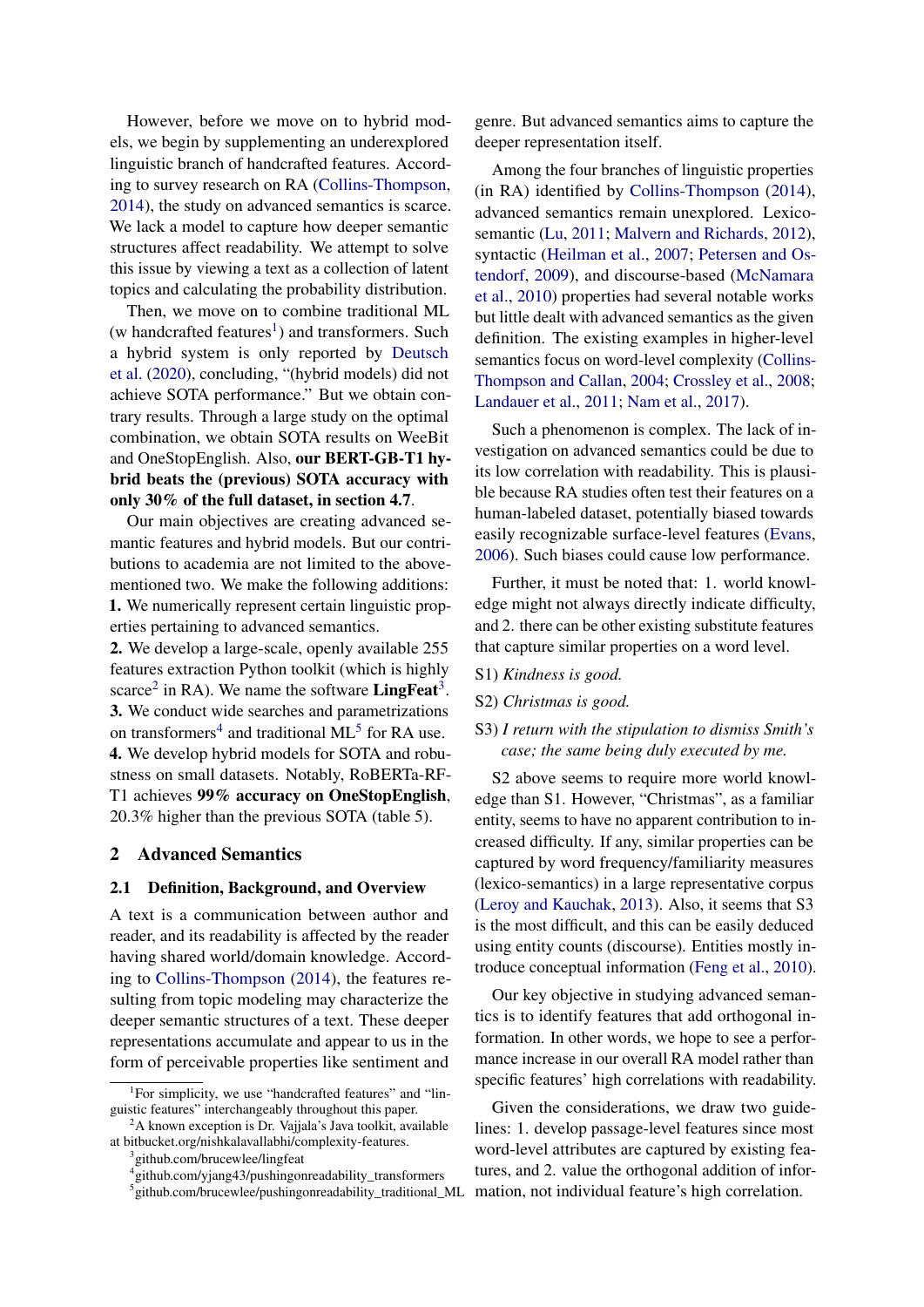

Figure 1: Graphical representation. Semantic Richness, Clarity, and Noise. abbrev: abbreviation.

#### 2.2 Approach

Topics convey text meaning on a global level [\(Holt](#page-10-5)[graves,](#page-10-5) [1999\)](#page-10-5). In order to capture the deeper structure of meaning (advanced semantics), we hypothesized that calculating the distribution of documenttopic probabilities from latent dirichlet allocation (LDA) [\(Blei et al.,](#page-9-9) [2003\)](#page-9-9) could be helpful.

Moreover, domain/world knowledge can be accounted for in LDA-resulting measures since LDA can be trained on various data. As explored in [Qum](#page-11-10)[siyeh and Ng](#page-11-10) [\(2011\)](#page-11-10), it may seem sensible to use the count of discovered topics as the measure of required knowledge. However, such measures can be extremely sensitive to passage length. Along with the count of discovered topics, we develop three others that consider how these topics are distributed: semantic richness, clarity, and noise.

Fig. 1 depicts the steps: 1. obtain output from a trained LDA model, 2. ignore topic ID and create a sorted probabilities list, and 3. calculate semantic richness, clarity, and noise. We model "how" the topics are distributed, not "what" the topics are.

### 2.3 Semantic Richness

Traditionally, semantic richness is quantified according to word usage [\(Pexman et al.,](#page-11-11) [2008\)](#page-11-11). In a high-dimensional model of semantic space [\(Li](#page-10-6) [et al.,](#page-10-6) [2000\)](#page-10-6), co-occurring words clustered as semantic neighbors, quantifying semantic richness. As such, the previous models of semantic richness were often studied for word-level complexity and made no explicit connection with readability on a global level. Also, they were often subjectdependent [\(Buchanan et al.,](#page-9-2) [2001\)](#page-9-2). As concluded

by [Pexman et al.](#page-11-11) [\(2008\)](#page-11-11), semantic richness is defined in several ways. We propose a novel variation.

We apply the similar co-occurrence concept but on the passage level using LDA. Here, semantic richness is the measure of how "largely" populated the topics are. In fig. 1, we approximately define richness as the product total of SPL, which measures the count of discovered topics  $(n)$  and topic probability  $(p)$ . Additionally, we multiply index  $(i)$  to reward longer n so that the overall richness increases faster with more topics. See eqn. 1.

$$
Sematic \, Richards = \sum_{i=1}^{n} p_i \cdot i \qquad (1)
$$

#### 2.4 Semantic Clarity

Semantic clarity is critical in understanding text [\(Peabody and Schaefer,](#page-11-12) [2016\)](#page-11-12). Likewise, complex meaning structures lead to comprehension difficulty [\(Pires et al.,](#page-11-13) [2017\)](#page-11-13). Some existing studies quantify semantic complexity (or clarity) through various measures, but most on the fine line between lexical and semantic properties [\(Collins-Thompson,](#page-9-1) [2014\)](#page-9-1). They rarely deal with the latent meaning representations or the clarity of the main topic.

For semantic clarity, we quantify how the probability distribution (fig. 1) is focused (skewed) towards the largest discovered topic. In other words, we hope to see how easily identifiable the main topic is. We wanted to adopt the standard skewness equation from statistics, but we developed an alternative (eqn. 2) because the standard equation failed to capture the anticipated trends in appendix A.

$$
\text{Sematic }\text{Clarity} = \frac{1}{n} \cdot \sum_{i=1}^{n} (max(p) - p_i) \quad (2)
$$

#### 2.5 Semantic Noise

Semantic noise is the measure of the less-important topics (those with low probability), also the "tailedness" of sorted probability lists (fig. 1). A sorted probability list that resembles a (right-halved) leptokurtic curve would have higher semantic noise. In comparison, a (right-halved) platykurtic curve of similar length would have low semantic noise. We adopt the kurtosis equation under Fisher definition [\(Kokoska and Zwillinger,](#page-10-7) [2000\)](#page-10-7). See eqn. 3.

$$
\text{Semantic Noise} = n \cdot \frac{\sum_{i=1}^{n} (p_i - \bar{p})^4}{(\sum_{i=1}^{n} (p_i - \bar{p})^2)^2} \tag{3}
$$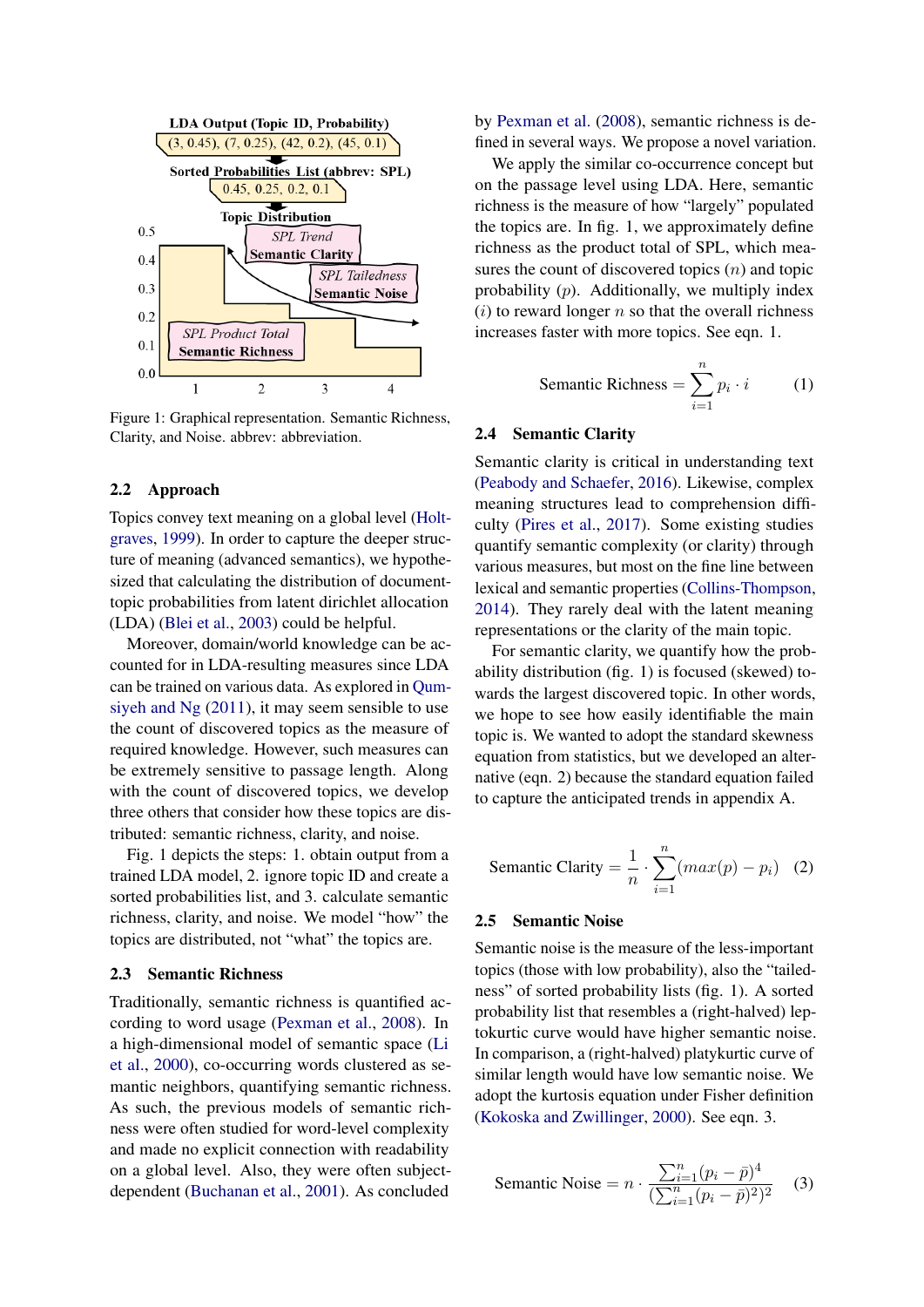## 3 Covered Features

We study 255 linguistic features. For the already existing features, we add variations to widen coverage. The full list of features, feature codes, and definition are provided in appendix B. Also, we classify features into 14 subgroups. External dependencies (e.g. parser) are reported in appendix D.

### 3.1 Advanced Semantic Features (AdSem)

Here, we follow the methods provided in section 2.

1∼3) Wikipedia (WoKF), WeeBit (WBKF), & OneStop Knowledge Features (OSKF). Each subgroup name represents the respective training data. We train Online LDA [\(Hoffman et al.,](#page-10-8) [2010\)](#page-10-8) with the 20210301 dump<sup>[6](#page-3-0)</sup> from English Wikipedia for WoKF. The others are trained on two popular corpora in RA: WeeBit and OneStopEnglish.

For each training set, four variations of 50, 100, 150, 200 topics models are trained. Four features – semantic richness, clarity, noise, and the total count of discovered topics – are extracted per model.

## 3.2 Discourse-Based Features (Disco)

A text is more than a series of random sentences. It indicates a higher-level structure of dependencies.

4) Entity Density Features (EnDF). Conceptual information is often introduced by entities. Hence, the count of entities affects the working memory burden [\(Feng et al.,](#page-9-10) [2009\)](#page-9-10). We bring entity-related features from [Feng et al.](#page-9-0) [\(2010\)](#page-9-0).

5) Entity Grid Features (EnGF) Coherent texts are easy to comprehend. Thus, we measure coherence through entity grid, using the 16 transition pattern ratios approach by [Pitler and Nenkova](#page-11-0) [\(2008\)](#page-11-0) as features. Also, we adopt local coherence scores [\(Guinaudeau and Strube,](#page-10-9) [2013\)](#page-10-9), using the code implemented by [Palma and Atkinson](#page-11-14) [\(2018\)](#page-11-14).

## 3.3 Syntactic Features (Synta)

Syntactic complexity is associated with longer processing times [\(Gibson,](#page-10-10) [1998\)](#page-10-10). Such syntactic properties also affect the overall complexity of a text [\(Hale,](#page-10-11) [2016\)](#page-10-11), an important indicator of readability.

6) Phrasal Features (PhrF). Ratios involving clauses correlate with learners' abilities to read [\(Lu,](#page-11-15) [2010\)](#page-11-15). We implement several variations, including the counts of noun, verb, and adverb phrases.

7) Tree Structure Features (TrSF). We deal with the structural shape of parsed trees, inspired by the work on average parse tree height by [Schwarm](#page-12-4)

[and Ostendorf](#page-12-4) [\(2005\)](#page-12-4). On a constituency parser (appendix D) output, NLTK [\(Loper and Bird,](#page-10-12) [2002\)](#page-10-12) is used for the final calculation of features.

8) Part-of-Speech Features (POSF). Several studies report the effectiveness of using POS counts as features [\(Tonelli et al.,](#page-12-5) [2012;](#page-12-5) [Lee and Lee,](#page-10-13) [2020a\)](#page-10-13). We count based on Universal POS tags<sup>[7](#page-3-1)</sup>.

### 3.4 Lexico-Semantic Features (LxSem)

Perhaps the most explored, lexico-semantics capture the attributes associated with the difficulty or unfamiliarity of words [\(Collins-Thompson,](#page-9-1) [2014\)](#page-9-1).

9) Variation Ratio Features (VarF) [Lu](#page-11-5) [\(2011\)](#page-11-5) reports noun, verb, adjective, and adverb variations, which represent the proportion of the respective category's words to total. We implement the features with variants from [Vajjala and Meurers](#page-12-2) [\(2012\)](#page-12-2).

10) Type Token Ratio Features (TTRF). TTR has been widely used as a measure of lexical richness in language acquisition studies [\(Malvern and](#page-11-6) [Richards,](#page-11-6) [2012\)](#page-11-6). We bring five variations of TTR from [Vajjala and Meurers](#page-12-2) [\(2012\)](#page-12-2). For MTLD [\(Mc-](#page-11-16)[Carthy and Jarvis,](#page-11-16) [2010\)](#page-11-16), we default TTR to 0.72.

11) Psycholinguistic Features (PsyF) As explored in [Vajjala and Meurers](#page-12-6) [\(2016\)](#page-12-6), we implement various Age-of-Acquisition features from Kuperman study database [Kuperman et al.](#page-10-14) [\(2012\)](#page-10-14).

12) Word Familiarity Features (WorF) Word frequency in a large representative corpus often represents lexical difficulty [\(Collins-Thompson,](#page-9-1) [2014\)](#page-9-1) due to unfamiliarity. We use SubtlexUS database [\(Brysbaert and New,](#page-9-11) [2009\)](#page-9-11) to measure familiarity.

#### 3.5 Shallow Traditional Features (ShaTr)

Classic readability formulas (e.g. Flesch-Kincaid Grade) [\(Kincaid et al.,](#page-10-15) [1975\)](#page-10-15) or shallow measures often do not represent a specific linguistic branch.

13) Shallow Features (ShaF) These features capture surface-level difficulty. Our measures include the average count of tokens and syllables.

14) Traditional Formulas (TraF). For Flesh-Kincaid Grade Level, Automated Readability, and Gunning Fog, we follow the "new" formulas in [Kincaid et al.](#page-10-15) [\(1975\)](#page-10-15). We follow [Si and Callan](#page-12-7) [\(2001\)](#page-12-7) for Smog Index [\(Mc Laughlin,](#page-11-17) [1969\)](#page-11-17). And we follow [Eltorai et al.](#page-9-12) [\(2015\)](#page-9-12) for Linsear Write.

<span id="page-3-0"></span><sup>6</sup> [dumps.wikimedia.org/enwiki](#page-12-4)

<span id="page-3-1"></span><sup>7</sup> universaldependencies.org/u/pos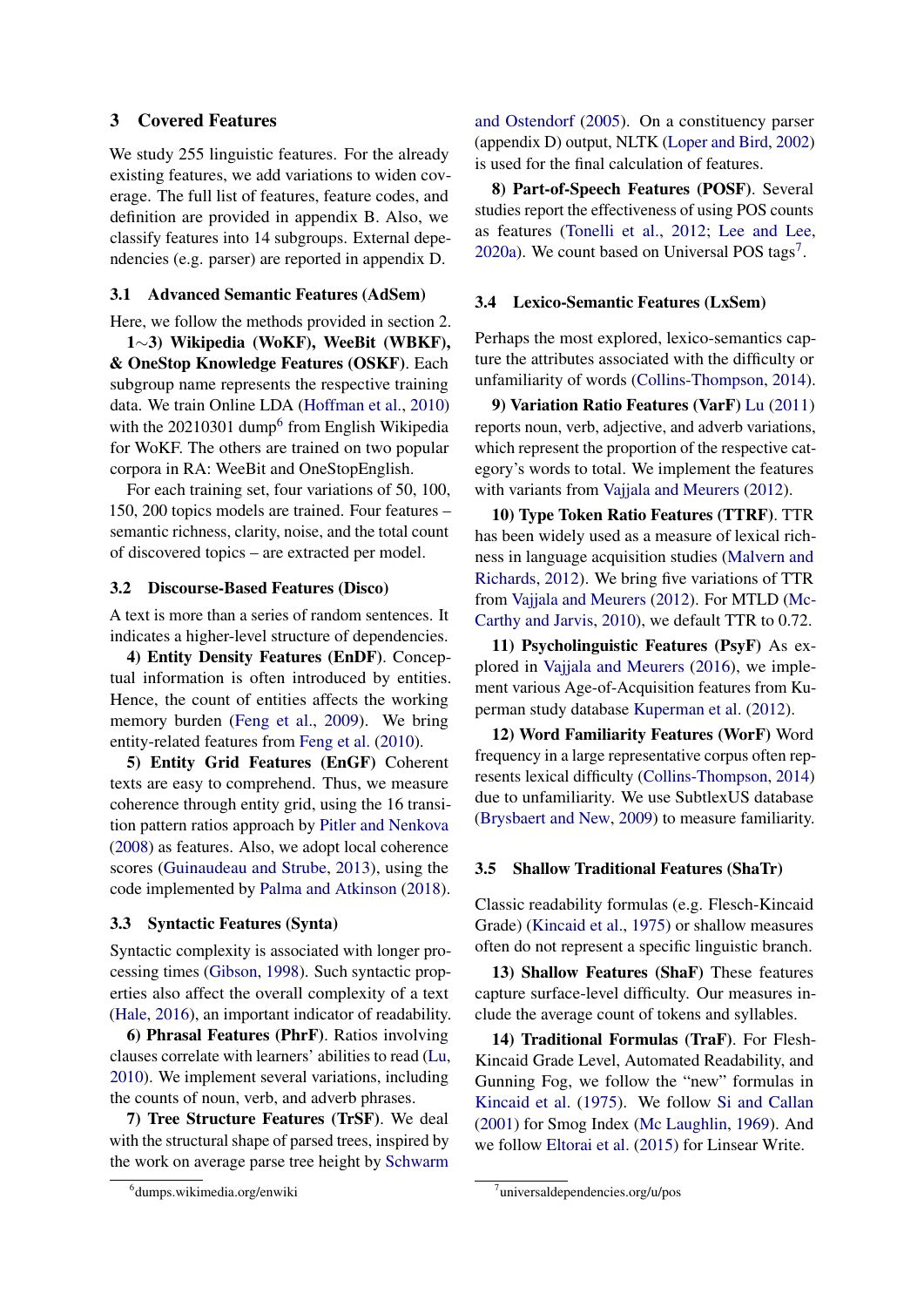

Figure 2: Hybrid model. AdSem, Disco, LxSem, Synta, and ShaTr show handcrafted features' linguistic branches.

## 4 Hybrid Model

### 4.1 Overview

As shown in section 3, myriad linguistic properties affect readability. Despite the continual effort at handcrafting features, they lack coverage. [Deutsch](#page-9-5) [et al.](#page-9-5) [\(2020\)](#page-9-5) hint neural models can better model the linguistic properties for RA task. But the performance/flexibility of neural models could improve.

In our hybrid model, we take a simple approach of joining the soft label predictions of a neural model (e.g. BERT) with handcrafted features and wrapping it with a non-neural model (e.g. SVM).

In fig. 2, the non-neural model (i.e. *secondary predictor*) learns 1. predictions/outputs of the neural model and 2. handcrafted features. The addition of handcrafted features supplements what neural models (i.e. *initial predictor*) might miss, reinforcing performance on the secondary prediction.

## 4.2 In Pursuit of the Best Combination

Our hybrid architecture (fig. 2) is simple; [Deutsch](#page-9-5) [et al.](#page-9-5) [\(2020\)](#page-9-5) explored a similar concept but did not achieve SOTA. But the benefits (section 4.1) from its simplicity are critical for RA, which has a lacking number/size of public datasets, wide educational use, and diverse handcrafted features. We obtain SOTA with a wider search on combinations.

#### 4.2.1 Datasets and Evaluation Setups

WeeBit. Perhaps the most widely-used, WeeBit is often considered the gold standard in RA. It was first created as an expansion of the famous Weekly Reader corpus [\(Feng et al.,](#page-9-10) [2009\)](#page-9-10). To avoid classification bias, we downsample classes to equalize the number of items (passages) in each class to 625. It is common practice to downsample WeeBit.

| <b>Properties</b>      | WeeBit      | OneStopEng | Cambridge          |
|------------------------|-------------|------------|--------------------|
| <b>Target Audience</b> | General     | L2         | L2                 |
| Covered Age            | $7{\sim}16$ | Adult      | $A2\sim C2$ (CEFR) |
| Curriculum-Based?      | No          | No         | Yes                |
| Class-Balanced?        | No          | Yes        | No                 |
| # of Classes           | 5           | 3          | 5                  |
| # of Items/Class       | 625         | 189        | 60                 |
| # of Tokens/Item       | 217         | 693        | 512                |
| Accessibility          | Author      | Public     | Public             |

Table 1: Statistics for datasets.

OneStopEnglish. OneStopEnglish is an aligned passage corpus developed for RA and simplification studies. A passage is paraphrased into three readability classes. OneStopEnglish is designed to be a balanced dataset. No downsampling is needed.

Cambridge. Cambridge [\(Xia et al.,](#page-12-0) [2016\)](#page-12-0) categorizes articles based on Cambridge English Exam levels (KET, PET, FCE, CAE, CPE). These five exams are targeted at learners at A2–C2 levels of the Common European Framework of Reference [\(Xia](#page-12-0) [et al.,](#page-12-0) [2016\)](#page-12-0). We downsample to 60 items/class.

For evaluation, we calculate accuracy, weighted F1 score, precision, recall, and quadratic weighted kappa (QWK). The use of QWK is inspired by [Chen et al.](#page-9-13) [\(2016\)](#page-9-13); [Palma et al.](#page-11-18) [\(2019\)](#page-11-18). We use stratified k-fold (k=5, train=0.8, val=0.1, test=0.1) and average the results for reliability. We use SciKitlearn [\(Pedregosa et al.,](#page-11-19) [2011\)](#page-11-19) for metrics.

## 4.2.2 Search on Neural Model

Extending from the existing use of BERT on RA [\(Deutsch et al.,](#page-9-5) [2020;](#page-9-5) [Martinc et al.,](#page-11-4) [2021\)](#page-11-4), we explore RoBERTa, [\(Liu et al.,](#page-10-16) [2019\)](#page-10-16), BART [\(Lewis](#page-10-17) [et al.,](#page-10-17) [2020\)](#page-10-17), and XLNet [\(Yang et al.,](#page-12-8) [2019\)](#page-12-8). We use base models for all (details in appendix D). For each of the four models (table 2), we perform grid searches on WeeBit validation sets to identify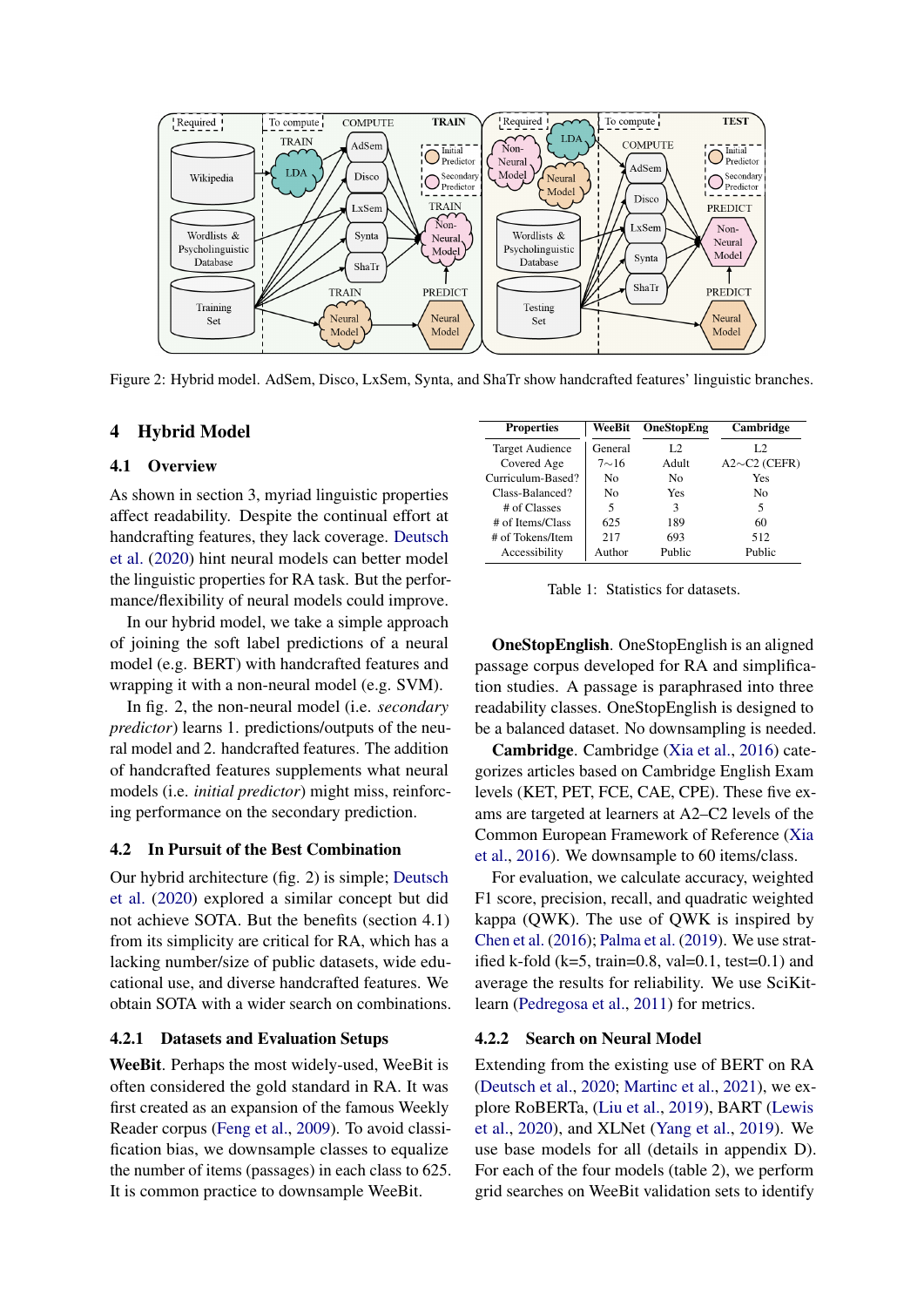| Corpus    |           | <b>BERT</b> | <b>RoBERTa</b> | <b>BART</b> | <b>XLNet</b> |
|-----------|-----------|-------------|----------------|-------------|--------------|
|           | Accuracy  | 0.893       | 0.900          | 0.889       | 0.881        |
|           | F1        | 0.893       | 0.900          | 0.889       | 0.880        |
| WeeBit    | Precision | 0.896       | 0.902          | 0.892       | 0.881        |
|           | Recall    | 0.896       | 0.902          | 0.892       | 0.881        |
|           | OWK       | 0.966       | 0.970          | 0.963       | 0.966        |
|           | Accuracy  | 0.801       | 0.965          | 0.968       | 0.804        |
|           | F1        | 0.793       | 0.965          | 0.968       | 0.794        |
| OneStopE  | Precision | 0.815       | 0.968          | 0.970       | 0.810        |
|           | Recall    | 0.814       | 0.968          | 0.970       | 0.810        |
|           | OWK       | 0.840       | 0.942          | 0.952       | 0.845        |
|           | Accuracy  | 0.573       | 0.680          | 0.620       | 0.573        |
|           | F1        | 0.517       | 0.658          | 0.598       | 0.554        |
| Cambridge | Precision | 0.528       | 0.693          | 0.643       | 0.591        |
|           | Recall    | 0.525       | 0.693          | 0.643       | 0.591        |
|           | OWK       | 0.809       | 0.881          | 0.835       | 0.832        |

Table 2: Best performances, neural models.

the well-performing hyperparameters based on 5 fold mean accuracy. Once identified, we used the same configuration for all the other corpora and performed no corpus-specific tweaking. We search the learning rates of [1e-5, 2e-5, 4e-5, 1e-4] and the batch sizes of [8, 16, 32]. The input sequence lengths are all set at 512, and we used Adam optimizer. Last, we fine-tuned the model for three epochs. Full hyperparameters are in appendix F.

In table 2, RoBERTa & BART beat BERT & XL-Net on most metrics. [Martinc et al.](#page-11-4) [\(2021\)](#page-11-4) reports that transformers are weak on parallel datasets (OneStopEnglish) due to their reliance on semantic information. However, RoBERTa & BART show great performances on OneStopEnglish as well. Such a phenomenon likely derives from numerous aspects of the architecture. We carefully posit that the varying pretraining steps could be a reason.

BERT uses two objectives, masked language model (MLM) and next sentence prediction (NSP). The latter was included to capture the relation between sentences for natural language inference. Thus, sentence/segment-level input is used. Likewise, XLNet adopts a similar idea, limiting input to sentence/segment-level. But RoBERTa disproved the efficiency of NSP, adopting document-level inputs. Similarly, BART, via random shuffling of sentences and in-filling scheme, does not limit itself to a sentence/segment size input. As in section 3, "readability" is possibly a global-level representation (accumulated across the whole document). Thus, the performance differences could stem from the pretraining input size; sentence/segment-level input likely loses the global-level information.

| Corpus    |            | <b>SVM</b> | RandomF | <b>XGBoost</b> | LogR  |
|-----------|------------|------------|---------|----------------|-------|
|           | Accuracy   | 0.679      | 0.638   | 0.638          | 0.622 |
|           | F1         | 0.672      | 0.626   | 0.627          | 0.615 |
| WeeBit    | Precision  | 0.696      | 0.645   | 0.656          | 0.676 |
|           | Recall     | 0.679      | 0.638   | 0.638          | 0.622 |
|           | <b>OWK</b> | 0.716      | 0.703   | 0.692          | 0.640 |
|           | Accuracy   | 0.737      | 0.709   | 0.719          | 0.778 |
|           | F1         | 0.730      | 0.706   | 0.701          | 0.770 |
| OneStopE  | Precision  | 0.751      | 0.726   | 0.734          | 0.778 |
|           | Recall     | 0.737      | 0.709   | 0.719          | 0.778 |
|           | <b>OWK</b> | 0.400      | 0.434   | 0.363          | 0.486 |
|           | Accuracy   | 0.627      | 0.673   | 0.685          | 0.680 |
| Cambridge | F1         | 0.613      | 0.663   | 0.681          | 0.657 |
|           | Precision  | 0.660      | 0.696   | 0.701          | 0.694 |
|           | Recall     | 0.627      | 0.673   | 0.674          | 0.680 |
|           | OWK        | 0.857      | 0.880   | 0.852          | 0.855 |

Table 3: Best performances, non-neural models.

|              | Model       |             | Model              |              | Model         |  |
|--------------|-------------|-------------|--------------------|--------------|---------------|--|
| <b>Subgr</b> | LogR SVM    | Subgr       | LogR SVM           | <b>Subgr</b> | LogR SVM      |  |
| EnDF         | 0.442 0.374 | TraF        | 0.513 0.620        | TraF         | 0.640 0.593   |  |
| ShaF         | 0.404 0.409 | <b>PsyF</b> | 0.437 0.696        | WorF         | 0.613 0.593   |  |
| <b>TrSF</b>  | 0.396 0.360 | PhrF        | 0.429 0.608        | ShaF         | 0.600 0.587   |  |
| <b>POSE</b>  | 0.394 0.513 | VarF        | 0.409 0.626        | VarF         | 0.600 0.533   |  |
| WorF         | 0.391 0.387 | TrSF        | 0.391 0.614        | <b>PsyF</b>  | 0.593 0.620   |  |
| <b>PsyF</b>  | 0.378 0.437 | WorF        | 0.387 0.637        | POSF         | 0.553 0.407   |  |
| WoKF         | 0.367 0.369 | <b>OSKF</b> | 0.359 0.605        | WoKF         | 0.540 0.433   |  |
|              | (a) WeeBit  |             | (b) OneStopEnglish |              | (c) Cambridge |  |

Table 4: Top 7 Feature Subgroups.

### 4.2.3 Search on Non-Neural Model

We explored SVM, Random Forest (RandomF), Gradient Boosting (XGBoost) [\(Chen and Guestrin,](#page-9-14) [2016\)](#page-9-14), and Logistic Regression (LogR). With the exception of XGBoost, the chosen models are frequently used in RA but rarely go through adequate hyperparameter optimization steps [\(Ma et al.,](#page-11-20) [2012;](#page-11-20) [Yaneva et al.,](#page-12-9) [2017;](#page-12-9) [Mohammadi and Khasteh,](#page-11-21) [2020\)](#page-11-21). We perform a randomized search to first identify the sensible range of hyperparameters to search. Then, we apply grid search to specify the optimal values. The parameters are in appendix F.

In table 3, we report the performances of the parameter-optimized models trained with all 255 handcrafted features. Compared to transformers, these non-neural models show lower accuracy in general. Even on the smallest Cambridge dataset, non-neural models do not necessarily show higher performances than transformers. But it is important to note that they managed to show fairly good, "expectable" performances on a much smaller dataset.

### 4.2.4 Search on Handcrafted Features

We start by ranking performances of the feature subgroups. In table 4, we report the top 7 (upper half) by accuracy on WeeBit. The result is obtained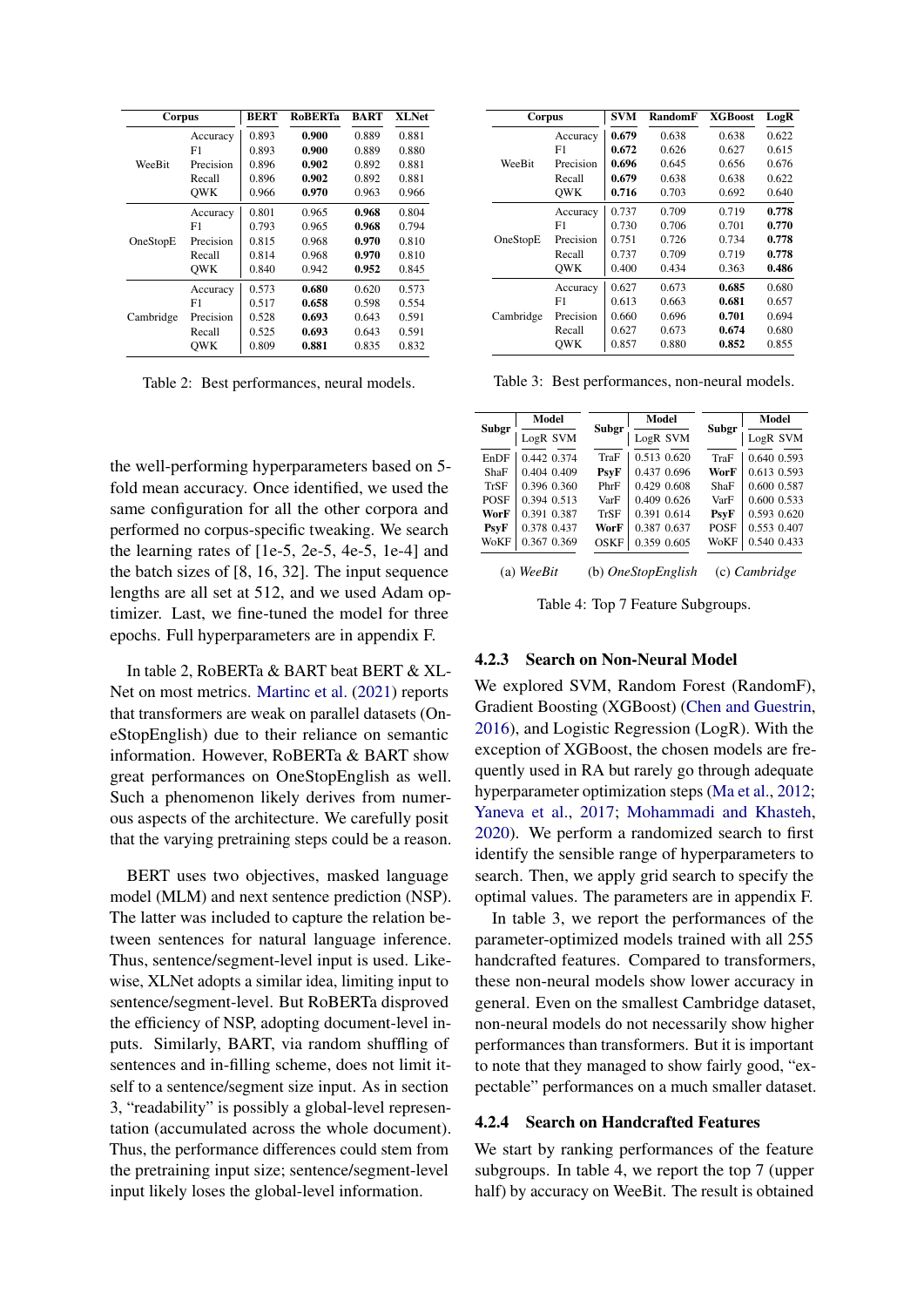|           |            |                                    |                          |  |             |                          |                 | Model |                   |                     |             |                   |                 |              |        |                |       |
|-----------|------------|------------------------------------|--------------------------|--|-------------|--------------------------|-----------------|-------|-------------------|---------------------|-------------|-------------------|-----------------|--------------|--------|----------------|-------|
|           |            | <b>Baselines, Previous Studies</b> |                          |  |             | <b>BERT</b>              |                 |       | <b>RoBERTa</b>    |                     | <b>BART</b> |                   |                 | <b>XLNet</b> |        |                |       |
| Corpus    |            |                                    | <b>Xia-16 Fili-19</b>    |  | $Mar-21$    | hybrid                   | Δ               | Δ     | hybrid            | Δ                   | Δ           | hybrid            | Δ               | Δ            | hybrid | Δ              | Δ     |
|           |            | <b>SVM</b>                         |                          |  |             | LSTM BERT HAN GB-T1 BERT |                 | GB    | <b>RF-T1 RBRT</b> |                     | RF          | <b>RF-T1 BART</b> |                 | RF           |        | RF-P3 XLNet RF |       |
|           | Accuracy   | 0.803                              | 0.813                    |  | 0.857 0.752 | 0.895                    | 0.002 0.257     |       | 0.902             | $0.002$ 0.264       |             | 0.905             | 0.016 0.267     |              | 0.892  | 0.011          | 0.254 |
|           | F1         | $\overline{\phantom{a}}$           |                          |  | 0.866 0.753 | 0.895                    | $0.002$ $0.268$ |       | 0.902             | 0.002 0.276         |             | 0.905             | 0.016 0.279     |              | 0.892  | 0.012 0.266    |       |
| WeeBit    | Precision  |                                    | $\overline{\phantom{a}}$ |  | 0.857 0.752 | 0.897                    | 0.001 0.241     |       | 0.903             | 0.001 0.258         |             | 0.905             | 0.013 0.260     |              | 0.893  | 0.012 0.248    |       |
|           | Recall     | $\overline{\phantom{a}}$           | $\overline{\phantom{a}}$ |  | 0.858 0.752 | 0.897                    | 0.001 0.259     |       | 0.903             | 0.001 0.265         |             | 0.904             | 0.012 0.266     |              | 0.892  | 0.011          | 0.254 |
|           | <b>OWK</b> | $\overline{\phantom{a}}$           | $\overline{\phantom{a}}$ |  | 0.953 0.886 | 0.969                    | 0.001           | 0.277 | 0.971             | 0.001               | 0.268       | 0.968             | 0.005           | 0.265        | 0.966  | 0.000          | 0.263 |
|           | Accuracy   | ٠                                  | $\overline{\phantom{a}}$ |  | 0.674 0.787 | 0.982                    | 0.181 0.263     |       | 0.990             | 0.025 0.281         |             | 0.971             | 0.003 0.262     |              | 0.848  | 0.044 0.139    |       |
|           | F1         | $\overline{\phantom{a}}$           | $\overline{\phantom{a}}$ |  | 0.740 0.798 | 0.982                    | 0.189 0.281     |       | 0.995             | 0.030 0.289         |             | 0.971             | 0.003 0.265     |              | 0.848  | 0.050          | 0.142 |
| OneStopE  | Precision  | ٠                                  | $\overline{\phantom{a}}$ |  | 0.674 0.787 | 0.983                    | 0.168 0.249     |       | 0.995             | 0.027               | 0.269       | 0.972             | 0.002 0.246     |              | 0.852  | 0.042          | 0.126 |
|           | Recall     |                                    |                          |  | 0.677 0.789 | 0.982                    | 0.168 0.263     |       | 0.996             | 0.028 0.287         |             | 0.971             | 0.001 0.262     |              | 0.848  | 0.038 0.139    |       |
|           | <b>OWK</b> |                                    |                          |  | 0.708 0.825 | 0.973                    | 0.133 0.610     |       |                   | $0.996$ 0.054 0.562 |             | 0.952             | $0.000$ $0.518$ |              | 0.855  | 0.010 0.369    |       |
|           | Accuracy   | $0.786**$                          |                          |  |             | 0.687                    | 0.114 0.002     |       | 0.763             | 0.083 0.090         |             | 0.727             | 0.107 0.054     |              | 0.687  | 0.114 0.014    |       |
|           | F1         |                                    |                          |  |             | 0.682                    | $0.165$ $0.001$ |       | 0.752             | 0.094 0.089         |             | 0.727             | 0.129           | 0.064        | 0.676  | 0.122          | 0.013 |
| Cambridge | Precision  |                                    |                          |  |             | 0.732                    | 0.204 0.031     |       | 0.792             | 0.099 0.096         |             | 0.760             | 0.117           | 0.064        | 0.710  | 0.119          | 0.014 |
|           | Recall     | $\overline{\phantom{a}}$           |                          |  |             | 0.687                    | 0.162 0.013     |       | 0.753             | 0.060 0.080         |             | 0.727             | 0.084           | 0.054        | 0.687  | 0.096          | 0.014 |
|           | <b>OWK</b> |                                    |                          |  |             | 0.873                    | 0.064 0.021     |       | 0.919             | 0.038 0.039         |             | 0.889             | 0.054 0.009     |              | 0.888  | 0.056          | 0.008 |

\*\* *Xia-16 (Cambridge) uses semi-supervised learning (self-training) on a larger corpus to increase performance.*

Table 5: Best performances, hybrid models.

| <b>Set Features</b>                                   | $\vert$ LogR  |
|-------------------------------------------------------|---------------|
| T1   AdSem+Disco+Synta+LxSem+ShaTr                    | $\vert 0.622$ |
| P3   ShaTr+EnDF+TrSF+POSF+WorF+PsyF+TraF+VarF   0.647 |               |

\* *Note: 5 letters (e.g. AdSem) mean linguistic branch. 4 letters (e.g. PhrF) mean subgroup. We report accuracy on WeeBit.*

Table 6: Best feature sets.

after training the respective model using the specified feature subgroup. Importantly, the advanced semantic features show good performance in all measures. WorF and PsyF, features calculated from external databases, rank in the top 7 for all corpora, hinting they are strong measures of readability.

Moving on, we constructed several types of feature combinations with varying aims. These include: 1. T-type to thoroughly capture linguistic properties and 2. P-type to collect features by performance. We tested the variations on LogR and SVM to determine the optimal. Two sets (table 6) performed well. Appendix G reports all tested variations. We highlight that both advanced semantics and discourse added distinct (orthogonal) information, which was evidenced by performance change.

### 4.3 Assembling Hybrid Model

Based on the exploration so far, we assemble our hybrid model. We perform a brute-force grid search on four neural models (table 2), four non-neural models (table 3), and 14 feature sets (table 24).

To interweave the model, we followed the steps of 1: obtain soft labels (probabilities that a text belongs to the respective readability class) from a neural model by softmax layer, 2: append the soft labels to handcrafted features (create a dataframe), 3. train non-neural model on the dataframe. As in fig 2, the neural models performed a sort of reprediction to the data used for training to match the dataframe dimensions in training and test stages.

Table 5 reports the best performing combination per respective neural model. Under "hybrid" column are code names (e.g. GB-T1 under BERT = XGBoost trained with handcrafted feature set T1 and BERT outputs). Under "∆" column, we report differences with the respective single model performance. We also include SOTA baseline results Xia-16 → [Xia et al.](#page-12-0) [\(2016\)](#page-12-0), Fili-19 → [Filighera](#page-10-1) [et al.](#page-10-1) [\(2019\)](#page-10-1), Mar-21  $\rightarrow$  [Martinc et al.](#page-11-4) [\(2021\)](#page-11-4).

## 4.4 Hybrid Model Results and Limitations

In table 5, our hybrid models achieve SOTA performances on WeeBit (BART-RF-T1) and OneStopEnglish (RoBERTa-RF-T1). With the exception of [Xia et al.](#page-12-0) [\(2016\)](#page-12-0) which uses extra data to increase accuracy, we also achieve SOTA on Cambridge: 76.3% accuracy on a small dataset of only 60 items/class. Among the hybrids, RoBERTa-RF-T1 showed consistently high performance on all metrics. But all hybrid models beat previous SOTA results by a large margin. Notably, we achieve the near-perfect accuracy of 99% on OneStopEnglish, a massive 20.3% increase from the previous SOTA [\(Martinc et al.,](#page-11-4) [2021\)](#page-11-4) by HAN [\(Meng et al.,](#page-11-22) [2020\)](#page-11-22).

Both neural and non-neural models benefit from the hybrid architecture. This is explicitly shown in BERT-GB-T1 performance on OneStopEnglish,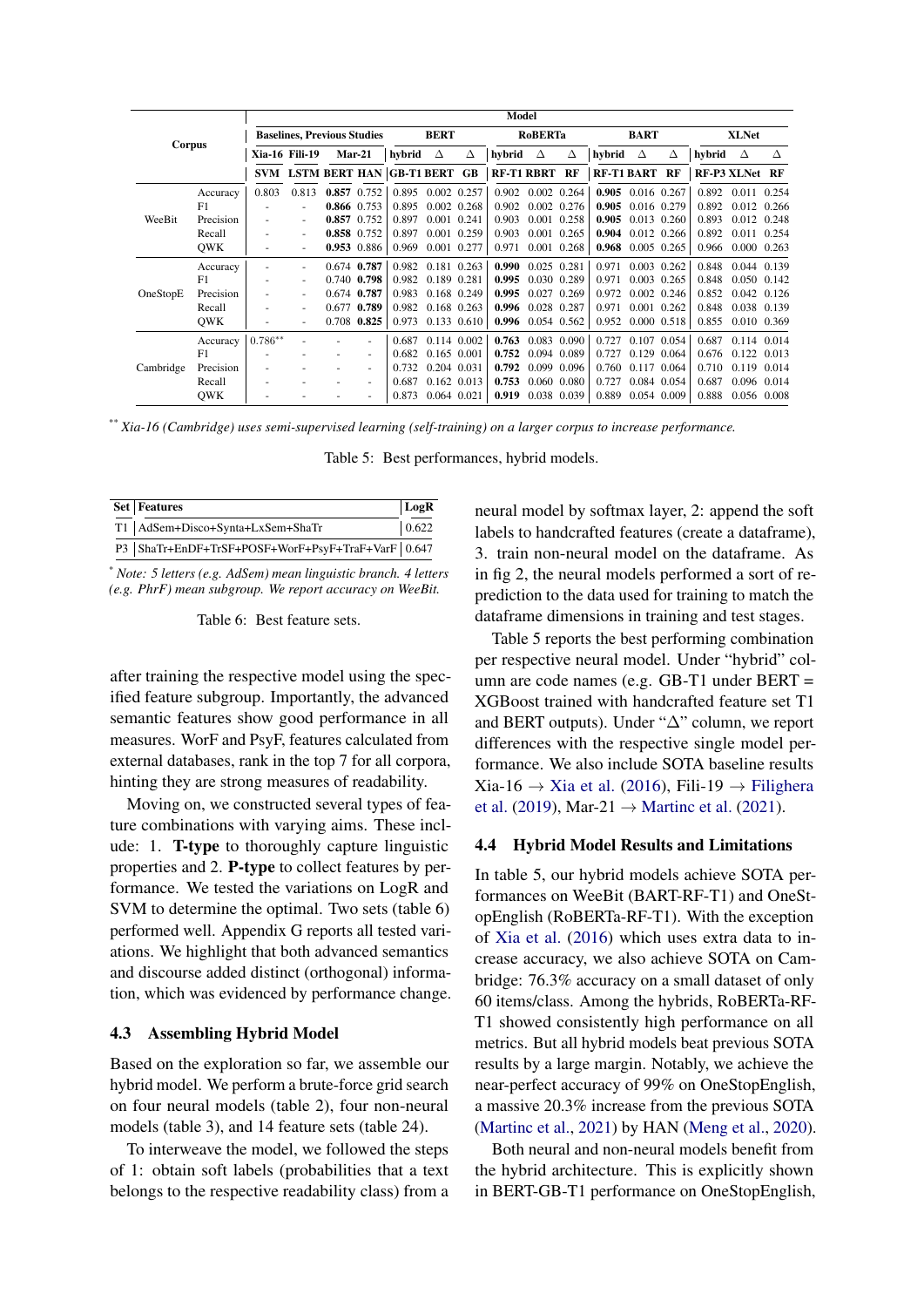achieving 98.2% accuracy. This is an 18.1% increase from BERT and a 26.3% increase from XGBoost. However, BART did not benefit much from the hybrid architecture on WeeBit and OneStopEnglish, meaning that hybrid architectures do not augment model performance at all conditions.

Along similar lines, the hybrid architecture performance on the larger WeeBit dataset showed only a small improvement from the transformer-only result. On the other hand, the hybrid architecture performance on the smaller Cambridge dataset was consistently better than the transformer-only performance. The hybrid shows ∼10% improvement in accuracy on average for Cambridge. On the smallest dataset (Cambridge), the hybrid architecture benefited more from a non-neural, handcrafted features-based model like RF (Random Forest) and GB (XGBoost). On the largest dataset (WeeBit), the hybrid benefited more from a transformer.

Our explanation is that the handcrafted features do not add much, at the data size of WeeBit. But the handcrafted features could be a great help where data is insufficient like they did for the Cambridge dataset. OneStopEnglish, being the medium-sized parallel dataset, could have hit the sweet spot for the hybrid architecture. But it must be noted that the data size is not the only determining factor as to which model (neural or non-neural) the hybrid architecture benefits more from. It must also be questioned if the max performance (∵ label noise induced by subjectivity) [\(Frénay et al.,](#page-10-18) [2014\)](#page-10-18) is already achieved on WeeBit [\(Deutsch et al.,](#page-9-5) [2020\)](#page-9-5).

Also, it seems that the hybrid architecture benefits when each model (neural and non-neural) already shows considerably good performance. This is plausible as the neural model outputs are considered features for the non-neural model. Including more "fairly" well-performing features only creates extra distractions. The hybrid architecture's limit is that it gets a model from "good" to "great," not "fair" to "good." But determining the definition of "fair" performance is a difficult feat as it likely depends on the dataset and a researcher's intuition from the empirical experience of the model. Hence, the hybrid architecture's limit is that one must test several combinations to pick the effective one.

#### 4.5 Why Not Directly Append Features?

Regarding the model architecture, we examined appending the handcrafted features to transformer embeddings without the use of a secondary predic-



Figure 3: Performance Change, WeeBit Data Size

tor like SVM. But an existing example of Read-Net [\(Meng et al.,](#page-11-22) [2020\)](#page-11-22) hints that such a model is not robust to small datasets. ReadNet reports 52.8% accuracy on Cambridge, worse than *any* of our tested models (table 2, 3, 5). Besides, Read-Net claims to have achieved 91.7% accuracy on WeeBit, without reports on downsampling. Many studies, like [Deutsch et al.](#page-9-5) [\(2020\)](#page-9-5), report that the model accuracy can increase ∼4% on the full, classimbalanced WeeBit. Hence, ReadNet is not directly comparable. We omitted ReadNet from table 5.

## 4.6 BERT vs BERT, Ours Was Better

Noticeable in table 2 and table 5 is that our BERT implementation performed much better on WeeBit than what was reported. The dataset preparation methods and overall evaluation settings are the same or very similar across ours (accuracy: 89.3%), [Deutsch et al.](#page-9-5) [\(2020\)](#page-9-5)'s (accuracy: 83.9%), and [Mar](#page-11-4)[tinc et al.](#page-11-4) [\(2021\)](#page-11-4)'s (accuracy: 85.7%). We believe that the differences stem from the hyperparameters.

Notably, [Deutsch et al.](#page-9-5) [\(2020\)](#page-9-5) uses 128 input sequence length. This is ineffective as the downsampled WeeBit has 2374 articles of over 128 tokens but only 275 articles of over 512 tokens (which was our input sequence length). Hence, we can reasonably think that much semantic information was lost in [Deutsch et al.](#page-9-5) [\(2020\)](#page-9-5)'s implementation. [Martinc](#page-11-4) [et al.](#page-11-4) [\(2021\)](#page-11-4) uses 512 input sequence length but lacks a report on other possibly critical hyperparameters, and we cannot compare in detail.

## 4.7 Data Size Effect

In table 5, our hybrid architecture generally did not contribute much to the classification on WeeBit. But we argue that it has much to do with data size.

To model how data size affects the accuracies of 1. hybrid model, 2. transformer, and 3. traditional ML, we conducted an additional experiment using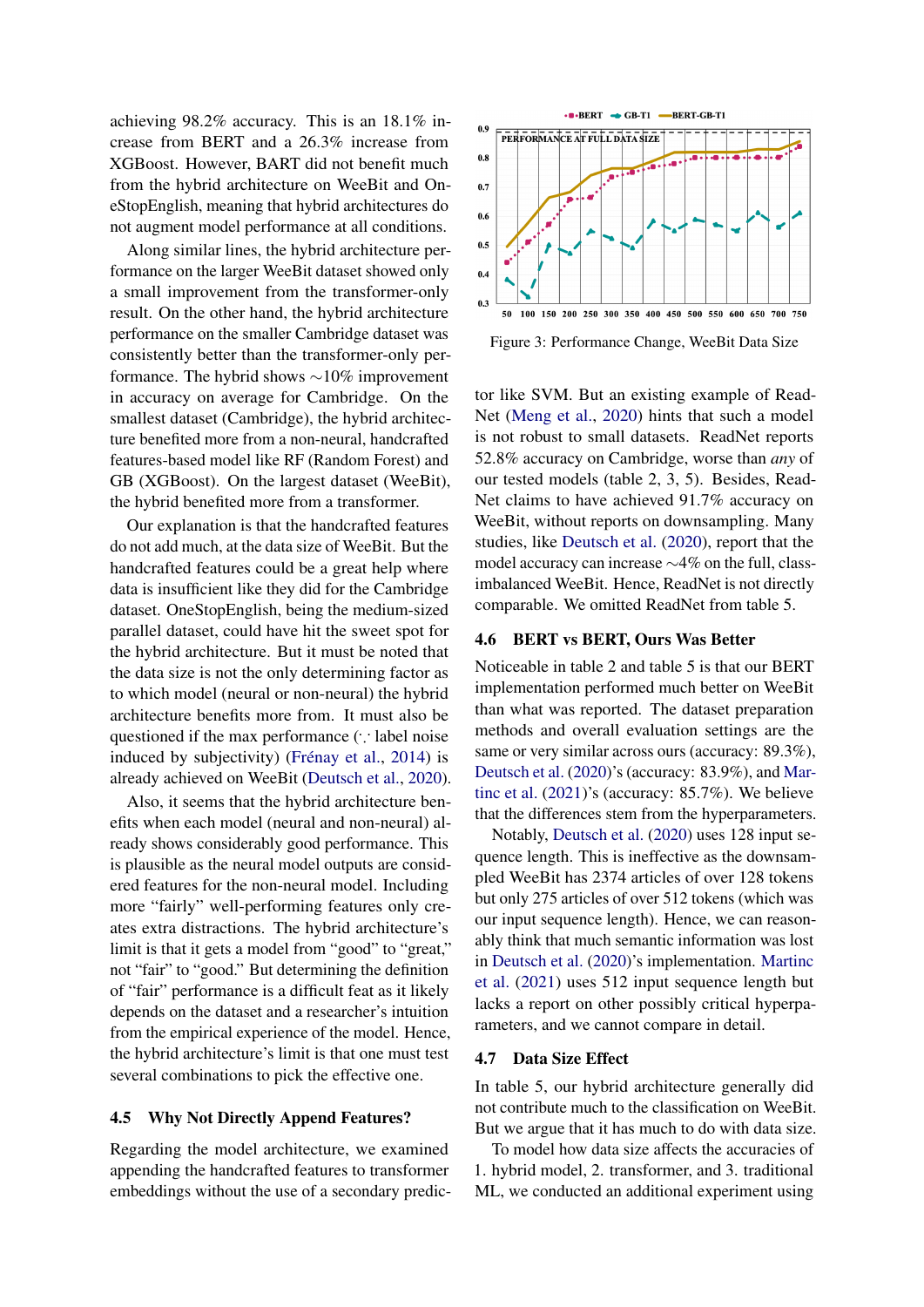the same test data (10% of WeeBit) explained in section 4.2.1. However, we random sampled the train data (80% of WeeBit) into the smaller sizes of from 50 to 750, with 50 passages increase each set. We sampled with equal class weights, meaning that a 250 passages train set has 50 from each readability class. We trained BERT-GB-T1 (table 5) on the sampled data and evaluated on the same test data throughout. We also recorded BERT and XGBoost (with T1 features) performances in fig. 3.

In fig. 3, the hybrid model performs consistently better than transformer (+0.01  $\sim$  0.05) at all sizes. But the difference gap gets smaller as the train data size increases. The hybrid model does help the efficiency of learning RA linguistic properties.

Contrary to the conventional beliefs, the transformer (BERT) performed better than our expectations, even on smaller data sizes. BERT always outperformed XGBoost. The traditional ML performance was arguably more consistent but never better than a transfomer's.

BERT-GB-T1's trend line seemed like the mixture of GB-T1's and BERT's. Notably, BERT-GB-T1 achieves 85.8% accuracy on WeeBit using only 750 passages, 30% of the original train data. For comparison, 85.7% was the past SOTA (table 5).

# 5 Domain Overfitting and Cross Domain Evaluation

99% accuracy on OneStopEnglish (table 5) shows that our model is capable of almost perfectly capturing the linguistic properties relating to readability on certain datasets. This is a positive and abnormally quick improvement, considering that the reported RA accuracies have never exceeded 90% on popular datasets [\(Vajjala and Meurers,](#page-12-2) [2012;](#page-12-2) [Xu](#page-12-10) [et al.,](#page-12-10) [2015;](#page-12-10) [Xia et al.,](#page-12-0) [2016;](#page-12-0) Vajjala and Lučić, [2018\)](#page-12-3) until 2021. Since the reported in-domain accuracies in RA had much room for improvement, we were not at the stage to be seriously concerned about cross-domain evaluation [\(Štajner and Nisioi,](#page-12-11) [2018\)](#page-12-11) in this paper.

It would be very favorable to run an extra crossdomain evaluation (which we believe to be a nextlevel topic). But realistically, performing a crossdomain evaluation requires a thorough study on at least two datasets, which is potentially out of scope in this research. The readability classes/levels are labeled by a few human experts, making the standards vary among datasets. To make two datasets suitable for cross-domain evaluation, much effort

is needed to connect the two, such as the class mapping used in [Xia et al.](#page-12-0) [\(2016\)](#page-12-0). However, it should be noted for future researchers that the notion of domain overfitting is indeed a common problem faced in RA, which often uses one dataset for train/test/ validation. Without a new methodology to connect several datasets or a new large public dataset for RA, it will forever be challenging to develop a RA model for general use [\(Vajjala,](#page-12-12) [2021\)](#page-12-12).

## 6 Conclusion

We have reported the four contributions mentioned in section 1. We checked that the new advanced semantic features add orthogonal information to the model. Further, we created hybrid models (table 5) that achieved SOTA results. RoBERTA-RF-T1 achieved 99% accuracy on OneStopEnglish, and BERT-GB-T1 beat the previous SOTA on WeeBit using only 30% of the original train data.

## 6.1 As a Gentle Reminder

To the general NLP community, the most prominent characteristic of our proposed method might be that we utilize handcrafted features and traditional ML models, which are often considered "outdated." Interestingly, these outdated methods maintained SOTA in RA until [Martinc et al.](#page-11-4) [\(2021\)](#page-11-4) utilized BERT (as already discussed).

The findings we report are not limited to the technical innovations that achieved the new SOTA. Rather, we want to stress that: 1. there are still many areas in NLP that insist on traditional methodologies, which potentially hinders the improvement in model accuracy, 2. but we must also take time to look back on these outdated methods and their linguistic values. If we achieved anything meaningful through this research, it was possible because we realized the abovementioned two situations.

#### 7 Acknowledgements

We wish to thank Dr. Inhwan Lee, Dongjun Lee, Sangjo Park, Donghyun Lee, and Eunsoo Shin. Partly funded by the 4th Industrial Revolution R&D Program, Min. of SMEs & Startups, Rep. of Korea.

## References

<span id="page-8-0"></span>Sandra Aluisio, Lucia Specia, Caroline Gasperin, and Carolina Scarton. 2010. Readability assessment for text simplification. In *Proceedings of the NAACL HLT 2010 Fifth Workshop on Innovative Use of NLP for Building Educational Applications*, pages 1–9.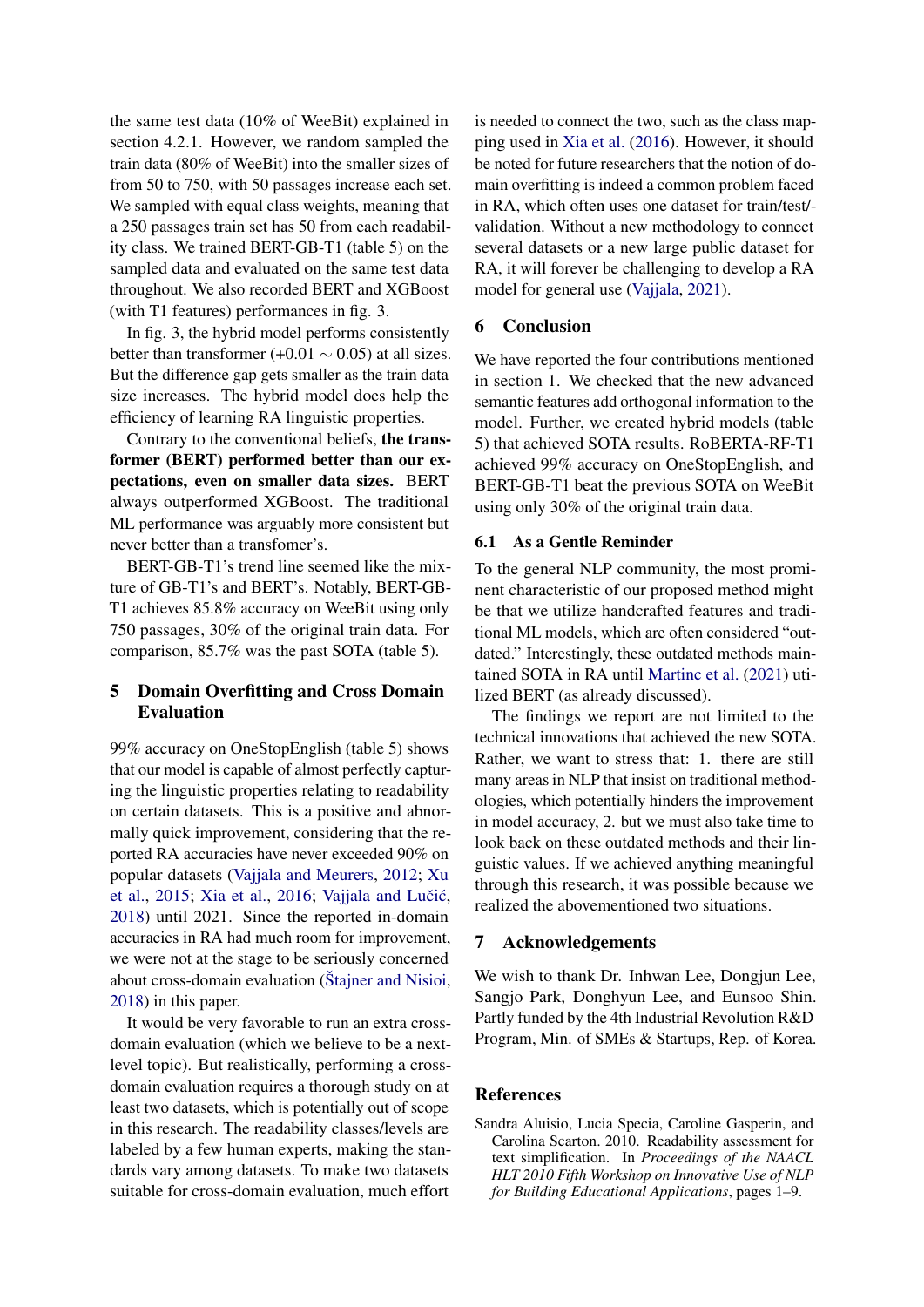- <span id="page-9-9"></span>David M Blei, Andrew Y Ng, and Michael I Jordan. 2003. Latent dirichlet allocation. *the Journal of machine Learning research*, 3:993–1022.
- <span id="page-9-17"></span>OV Blinova, Tarasov NA, Modina VV, and IS Blekanov. 2020. Modeling lemma frequency bands for lexical complexity assessment of russian texts1. In *Computational Linguistics and Intellectual Technologies: Proceedings of the International Conference "Dialogue 2020", Moscow, June 17–20, 2020*, pages 76–92.
- <span id="page-9-19"></span>Leo Breiman. 2001. Random forests. *Machine learning*, 45(1):5–32.
- <span id="page-9-11"></span>Marc Brysbaert and Boris New. 2009. Moving beyond kučera and francis: A critical evaluation of current word frequency norms and the introduction of a new and improved word frequency measure for american english. *Behavior research methods*, 41(4):977– 990.
- <span id="page-9-2"></span>Lori Buchanan, Chris Westbury, and Curt Burgess. 2001. Characterizing semantic space: Neighborhood effects in word recognition. *Psychonomic Bulletin & Review*, 8(3):531–544.
- <span id="page-9-18"></span>Chih-Chung Chang and Chih-Jen Lin. 2011. Libsvm: a library for support vector machines. *ACM transactions on intelligent systems and technology (TIST)*, 2(3):1–27.
- <span id="page-9-13"></span>Jing Chen, James H Fife, Isaac I Bejar, and André A Rupp. 2016. Building e-rater® scoring models using machine learning methods. *ETS Research Report Series*, 2016(1):1–12.
- <span id="page-9-14"></span>Tianqi Chen and Carlos Guestrin. 2016. Xgboost: A scalable tree boosting system. In *Proceedings of the 22nd acm sigkdd international conference on knowledge discovery and data mining*, pages 785–794.
- <span id="page-9-16"></span>Alina Maria Ciobanu, Liviu P Dinu, and Flaviu Pepelea. 2015. Readability assessment of translated texts. In *Proceedings of the International Conference Recent Advances in Natural Language Processing*, pages 97–103.
- <span id="page-9-1"></span>Kevyn Collins-Thompson. 2014. Computational assessment of text readability: A survey of current and future research. *ITL-International Journal of Applied Linguistics*, 165(2):97–135.
- <span id="page-9-6"></span>Kevyn Collins-Thompson and James P Callan. 2004. A language modeling approach to predicting reading difficulty. In *Proceedings of the human language technology conference of the North American chapter of the association for computational linguistics: HLT-NAACL 2004*, pages 193–200.
- <span id="page-9-4"></span>Ronan Collobert, Jason Weston, Léon Bottou, Michael Karlen, Koray Kavukcuoglu, and Pavel Kuksa. 2011. [Natural language processing \(almost\) from](http://jmlr.org/papers/v12/collobert11a.html) [scratch.](http://jmlr.org/papers/v12/collobert11a.html) *Journal of Machine Learning Research*, 12(76):2493–2537.
- <span id="page-9-7"></span>Scott A Crossley, Jerry Greenfield, and Danielle S Mc-Namara. 2008. Assessing text readability using cognitively based indices. *Tesol Quarterly*, 42(3):475– 493.
- <span id="page-9-15"></span>Patcharanut Daowadung and Yaw-Huei Chen. 2011. Using word segmentation and svm to assess readability of thai text for primary school students. In *2011 Eighth International Joint Conference on Computer Science and Software Engineering (JCSSE)*, pages 170–174. IEEE.
- <span id="page-9-21"></span>Aaron Defazio, Francis Bach, and Simon Lacoste-Julien. 2014. Saga: A fast incremental gradient method with support for non-strongly convex composite objectives. *arXiv preprint arXiv:1407.0202*.
- <span id="page-9-5"></span>Tovly Deutsch, Masoud Jasbi, and Stuart Shieber. 2020. [Linguistic features for readability assessment.](https://doi.org/10.18653/v1/2020.bea-1.1) In *Proceedings of the Fifteenth Workshop on Innovative Use of NLP for Building Educational Applications*, pages 1–17, Seattle, WA, USA Online. Association for Computational Linguistics.
- <span id="page-9-3"></span>Jacob Devlin, Ming-Wei Chang, Kenton Lee, and Kristina Toutanova. 2019. [BERT: Pre-training of](https://doi.org/10.18653/v1/N19-1423) [deep bidirectional transformers for language under](https://doi.org/10.18653/v1/N19-1423)[standing.](https://doi.org/10.18653/v1/N19-1423) In *Proceedings of the 2019 Conference of the North American Chapter of the Association for Computational Linguistics: Human Language Technologies, Volume 1 (Long and Short Papers)*, pages 4171–4186, Minneapolis, Minnesota. Association for Computational Linguistics.
- <span id="page-9-12"></span>Adam EM Eltorai, Syed S Naqvi, Soha Ghanian, Craig P Eberson, Arnold-Peter C Weiss, Christopher T Born, and Alan H Daniels. 2015. Readability of invasive procedure consent forms. *Clinical and translational science*, 8(6):830–833.
- <span id="page-9-8"></span>Vyvyan Evans. 2006. *Cognitive linguistics*. Edinburgh University Press.
- <span id="page-9-22"></span>Johan Falkenjack, Katarina Heimann Mühlenbock, and Arne Jönsson. 2013. Features indicating readability in swedish text. In *Proceedings of the 19th Nordic Conference of Computational Linguistics (NODAL-IDA 2013)*, pages 27–40.
- <span id="page-9-20"></span>Rong-En Fan, Kai-Wei Chang, Cho-Jui Hsieh, Xiang-Rui Wang, and Chih-Jen Lin. 2008. Liblinear: A library for large linear classification. *the Journal of machine Learning research*, 9:1871–1874.
- <span id="page-9-10"></span>Lijun Feng, Noémie Elhadad, and Matt Huenerfauth. 2009. Cognitively motivated features for readability assessment. In *Proceedings of the 12th Conference of the European Chapter of the ACL (EACL 2009)*, pages 229–237.
- <span id="page-9-0"></span>Lijun Feng, Martin Jansche, Matt Huenerfauth, and Noémie Elhadad. 2010. A comparison of features for automatic readability assessment.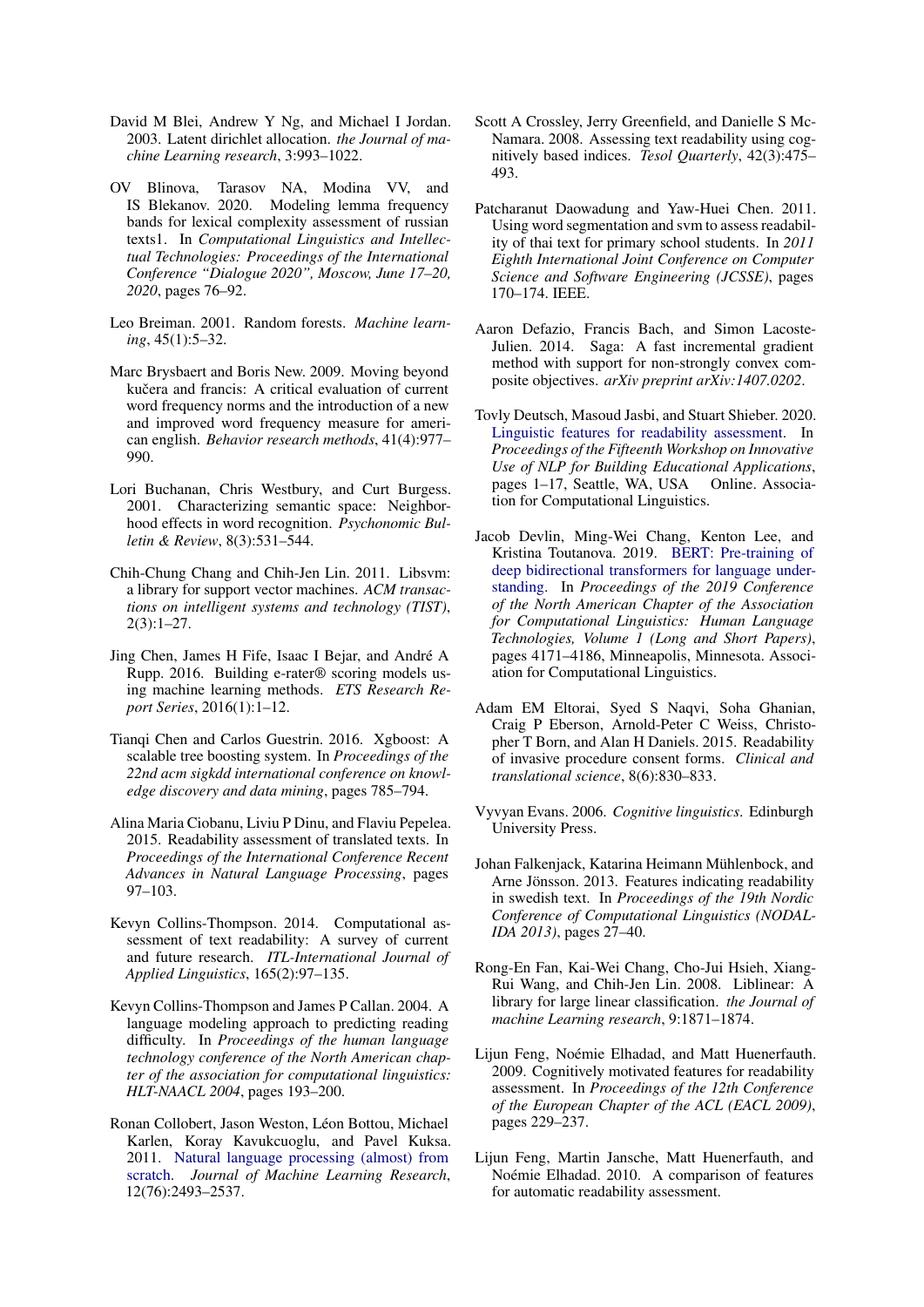- <span id="page-10-1"></span>Anna Filighera, Tim Steuer, and Christoph Rensing. 2019. Automatic text difficulty estimation using embeddings and neural networks. In *European Conference on Technology Enhanced Learning*, pages 335– 348. Springer.
- <span id="page-10-19"></span>Paul R Fitzsimmons, BD Michael, Joane L Hulley, and G Orville Scott. 2010. A readability assessment of online parkinson's disease information. *The journal of the Royal College of Physicians of Edinburgh*, 40(4):292–296.
- <span id="page-10-24"></span>Thomas François. 2014. An analysis of a french as a foreign language corpus for readability assessment. In *Proceedings of the third workshop on NLP for computer-assisted language learning*, pages 13–32.
- <span id="page-10-18"></span>Benoît Frénay, Ata Kabán, et al. 2014. A comprehensive introduction to label noise. In *ESANN*. Citeseer.
- <span id="page-10-10"></span>Edward Gibson. 1998. Linguistic complexity: Locality of syntactic dependencies. *Cognition*, 68(1):1–76.
- <span id="page-10-9"></span>Camille Guinaudeau and Michael Strube. 2013. Graphbased local coherence modeling. In *Proceedings of the 51st Annual Meeting of the Association for Computational Linguistics (Volume 1: Long Papers)*, pages 93–103.
- <span id="page-10-11"></span>John Hale. 2016. Information-theoretical complexity metrics. *Language and Linguistics Compass*, 10(9):397–412.
- <span id="page-10-0"></span>Hieronymus Hansen, Adam Widera, Johannes Ponge, and Bernd Hellingrath. 2021. Machine learning for readability assessment and text simplification in crisis communication: A systematic review. In *Proceedings of the 54th Hawaii International Conference on System Sciences*, page 2265.
- <span id="page-10-22"></span>Marti A. Hearst. 1998. [Support vector machines.](https://doi.org/10.1109/5254.708428) *IEEE Intelligent Systems*, 13(4):18–28.
- <span id="page-10-2"></span>Michael Heilman, Kevyn Collins-Thompson, Jamie Callan, and Maxine Eskenazi. 2007. [Combining lex](https://www.aclweb.org/anthology/N07-1058)[ical and grammatical features to improve readability](https://www.aclweb.org/anthology/N07-1058) [measures for first and second language texts.](https://www.aclweb.org/anthology/N07-1058) In *Human Language Technologies 2007: The Conference of the North American Chapter of the Association for Computational Linguistics; Proceedings of the Main Conference*, pages 460–467, Rochester, New York. Association for Computational Linguistics.
- <span id="page-10-8"></span>Matthew Hoffman, Francis R Bach, and David M Blei. 2010. Online learning for latent dirichlet allocation. In *advances in neural information processing systems*, pages 856–864. Citeseer.
- <span id="page-10-5"></span>Thomas Holtgraves. 1999. Comprehending indirect replies: When and how are their conveyed meanings activated? *Journal of Memory and Language*, 41(4):519–540.
- <span id="page-10-21"></span>Matthew Honnibal, Ines Montani, Sofie Van Landeghem, and Adriane Boyd. 2020. [spaCy:](https://doi.org/10.5281/zenodo.1212303) [Industrial-strength Natural Language Processing in](https://doi.org/10.5281/zenodo.1212303) [Python.](https://doi.org/10.5281/zenodo.1212303)
- <span id="page-10-15"></span>J. Kincaid, R. P. Fishburne, R. L. Rogers, and B. S. Chissom. 1975. Derivation of new readability formulas (automated readability index, fog count and flesch reading ease formula) for navy enlisted personnel.
- <span id="page-10-23"></span>Diederik P Kingma and Jimmy Ba. 2014. Adam: A method for stochastic optimization. *arXiv preprint arXiv:1412.6980*.
- <span id="page-10-7"></span>Stephen Kokoska and Daniel Zwillinger. 2000. *CRC standard probability and statistics tables and formulae*. Crc Press.
- <span id="page-10-14"></span>Victor Kuperman, Hans Stadthagen-Gonzalez, and Marc Brysbaert. 2012. Age-of-acquisition ratings for 30,000 english words. *Behavior research methods*, 44(4):978–990.
- <span id="page-10-3"></span>Thomas K Landauer, Kirill Kireyev, and Charles Panaccione. 2011. Word maturity: A new metric for word knowledge. *Scientific Studies of Reading*, 15(1):92– 108.
- <span id="page-10-13"></span>Bruce W. Lee and Jason Lee. 2020a. [LXPER index](https://www.aclweb.org/anthology/2020.nlptea-1.3) [2.0: Improving text readability assessment model](https://www.aclweb.org/anthology/2020.nlptea-1.3) [for L2 English students in Korea.](https://www.aclweb.org/anthology/2020.nlptea-1.3) In *Proceedings of the 6th Workshop on Natural Language Processing Techniques for Educational Applications*, pages 20– 24, Suzhou, China. Association for Computational Linguistics.
- <span id="page-10-20"></span>Bruce W Lee and Jason Hyung-Jong Lee. 2020b. Lxper index: a curriculum-specific text readability assessment model for efl students in korea. *arXiv preprint arXiv:2008.01564*.
- <span id="page-10-4"></span>Gondy Leroy and David Kauchak. 2013. [The effect of](https://doi.org/10.1136/amiajnl-2013-002172) [word familiarity on actual and perceived text diffi](https://doi.org/10.1136/amiajnl-2013-002172)[culty.](https://doi.org/10.1136/amiajnl-2013-002172) *Journal of the American Medical Informatics Association*, 21(e1):e169–e172.
- <span id="page-10-17"></span>Mike Lewis, Yinhan Liu, Naman Goyal, Marjan Ghazvininejad, Abdelrahman Mohamed, Omer Levy, Veselin Stoyanov, and Luke Zettlemoyer. 2020. [BART: Denoising sequence-to-sequence pre](https://doi.org/10.18653/v1/2020.acl-main.703)[training for natural language generation, translation,](https://doi.org/10.18653/v1/2020.acl-main.703) [and comprehension.](https://doi.org/10.18653/v1/2020.acl-main.703) In *Proceedings of the 58th Annual Meeting of the Association for Computational Linguistics*, pages 7871–7880, Online. Association for Computational Linguistics.
- <span id="page-10-6"></span>Ping Li, Curt Burgess, and Kevin Lund. 2000. The acquisition of word meaning through global lexical co-occurrences. In *Proceedings of the thirtieth annual child language research forum*, pages 166–178. Citeseer.
- <span id="page-10-16"></span>Yinhan Liu, Myle Ott, Naman Goyal, Jingfei Du, Mandar Joshi, Danqi Chen, Omer Levy, Mike Lewis, Luke Zettlemoyer, and Veselin Stoyanov. 2019. Roberta: A robustly optimized bert pretraining approach. *arXiv preprint arXiv:1907.11692*.
- <span id="page-10-12"></span>Edward Loper and Steven Bird. 2002. Nltk: The natural language toolkit. *arXiv preprint cs/0205028*.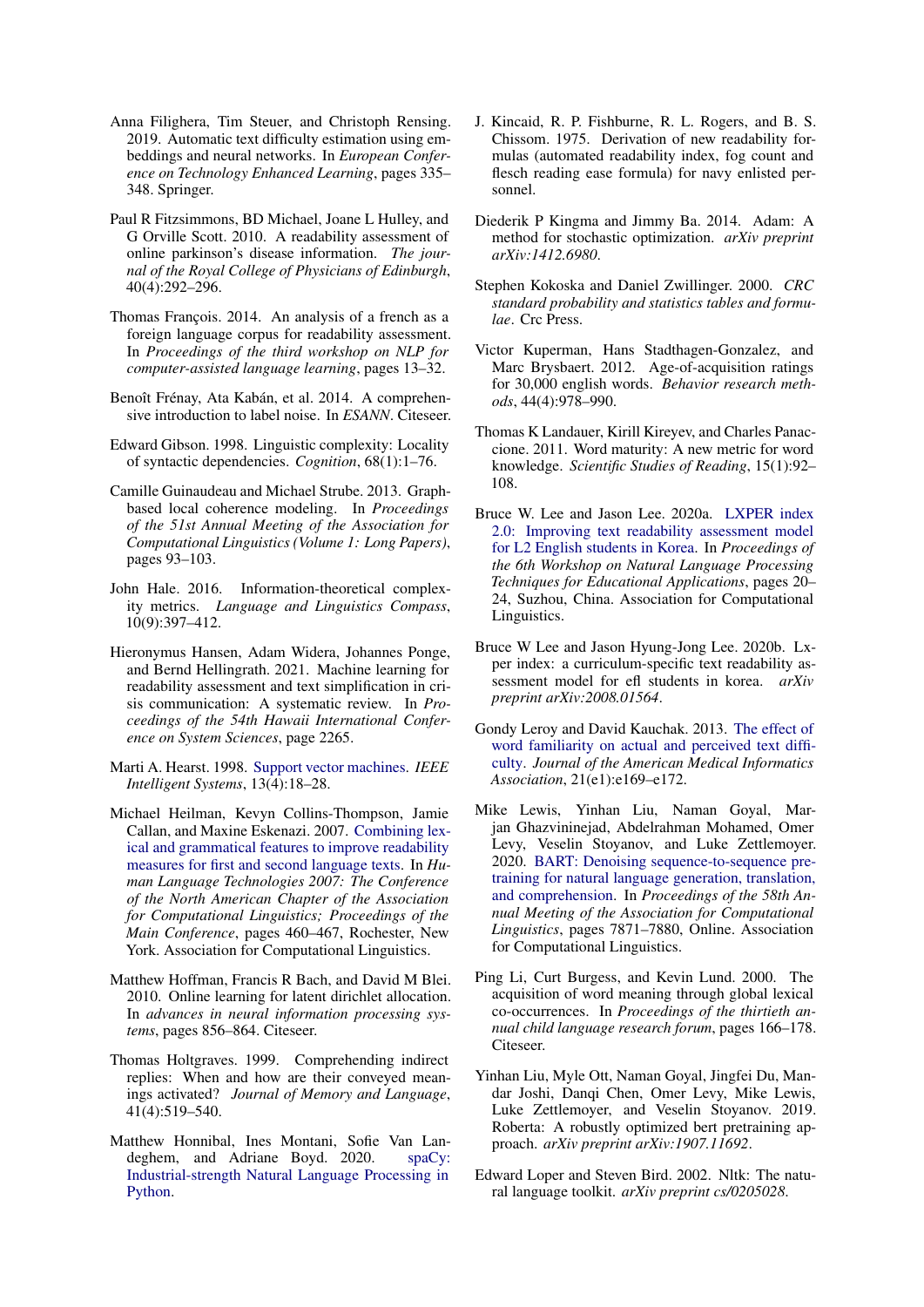- <span id="page-11-15"></span>Xiaofei Lu. 2010. Automatic analysis of syntactic complexity in second language writing. *International journal of corpus linguistics*, 15(4):474–496.
- <span id="page-11-5"></span>Xiaofei Lu. 2011. A corpus-based evaluation of syntactic complexity measures as indices of college-level esl writers' language development. *TESOL quarterly*, 45(1):36–62.
- <span id="page-11-20"></span>Yi Ma, Eric Fosler-Lussier, and Robert Lofthus. 2012. Ranking-based readability assessment for early primary children's literature. In *Proceedings of the 2012 Conference of the North American Chapter of the Association for Computational Linguistics: Human Language Technologies*, pages 548–552.
- <span id="page-11-6"></span>David Malvern and Brian Richards. 2012. Measures of lexical richness. *The encyclopedia of applied linguistics*.
- <span id="page-11-4"></span>Matej Martinc, Senja Pollak, and Marko Robnik-Šikonja. 2021. [Supervised and Unsupervised Neu](https://doi.org/10.1162/coli_a_00398)[ral Approaches to Text Readability.](https://doi.org/10.1162/coli_a_00398) *Computational Linguistics*, pages 1–39.
- <span id="page-11-17"></span>G Harry Mc Laughlin. 1969. Smog grading-a new readability formula. *Journal of reading*, 12(8):639–646.
- <span id="page-11-16"></span>Philip M McCarthy and Scott Jarvis. 2010. Mtld, vocdd, and hd-d: A validation study of sophisticated approaches to lexical diversity assessment. *Behavior research methods*, 42(2):381–392.
- <span id="page-11-8"></span>Danielle S McNamara, Max M Louwerse, Philip M McCarthy, and Arthur C Graesser. 2010. Cohmetrix: Capturing linguistic features of cohesion. *Discourse Processes*, 47(4):292–330.
- <span id="page-11-22"></span>Changping Meng, Muhao Chen, Jie Mao, and Jennifer Neville. 2020. Readnet: A hierarchical transformer framework for web article readability analysis. In *Advances in Information Retrieval*, pages 33–49, Cham. Springer International Publishing.
- <span id="page-11-2"></span>Tomas Mikolov, Kai Chen, Greg Corrado, and Jeffrey Dean. 2013. Efficient estimation of word representations in vector space. *arXiv preprint arXiv:1301.3781*.
- <span id="page-11-21"></span>Hamid Mohammadi and Seyed Hossein Khasteh. 2020. A machine learning approach to persian text readability assessment using a crowdsourced dataset. In *2020 28th Iranian Conference on Electrical Engineering (ICEE)*, pages 1–7. IEEE.
- <span id="page-11-9"></span>SungJin Nam, Gwen Frishkoff, and Kevyn Collins-Thompson. 2017. Predicting short-and long-term vocabulary learning via semantic features of partial word knowledge. *International Educational Data Mining Society*.
- <span id="page-11-14"></span>Diego Palma and John Atkinson. 2018. Coherencebased automatic essay assessment. *IEEE Intelligent Systems*, 33(5):26–36.
- <span id="page-11-18"></span>Diego Palma, Christian Soto, Mónica Veliz, Bernardo Riffo, and Antonio Gutiérrez. 2019. A data-driven methodology to assess text complexity based on syntactic and semantic measurements. In *International Conference on Human Interaction and Emerging Technologies*, pages 509–515. Springer.
- <span id="page-11-12"></span>Mary Anne Peabody and Charles E Schaefer. 2016. Towards semantic clarity in play therapy. *International Journal of Play Therapy*, 25(4):197.
- <span id="page-11-19"></span>Fabian Pedregosa, Gaël Varoquaux, Alexandre Gramfort, Vincent Michel, Bertrand Thirion, Olivier Grisel, Mathieu Blondel, Peter Prettenhofer, Ron Weiss, Vincent Dubourg, et al. 2011. Scikit-learn: Machine learning in python. *the Journal of machine Learning research*, 12:2825–2830.
- <span id="page-11-3"></span>Jeffrey Pennington, Richard Socher, and Christopher Manning. 2014. [GloVe: Global vectors for word](https://doi.org/10.3115/v1/D14-1162) [representation.](https://doi.org/10.3115/v1/D14-1162) In *Proceedings of the 2014 Conference on Empirical Methods in Natural Language Processing (EMNLP)*, pages 1532–1543, Doha, Qatar. Association for Computational Linguistics.
- <span id="page-11-1"></span>Matthew Peters, Mark Neumann, Mohit Iyyer, Matt Gardner, Christopher Clark, Kenton Lee, and Luke Zettlemoyer. 2018. [Deep contextualized word rep](https://doi.org/10.18653/v1/N18-1202)[resentations.](https://doi.org/10.18653/v1/N18-1202) In *Proceedings of the 2018 Conference of the North American Chapter of the Association for Computational Linguistics: Human Language Technologies, Volume 1 (Long Papers)*, pages 2227–2237, New Orleans, Louisiana. Association for Computational Linguistics.
- <span id="page-11-7"></span>S. E. Petersen and Mari Ostendorf. 2009. A machine learning approach to reading level assessment. *Comput. Speech Lang.*, 23:89–106.
- <span id="page-11-11"></span>Penny M Pexman, Ian S Hargreaves, Paul D Siakaluk, Glen E Bodner, and Jamie Pope. 2008. There are many ways to be rich: Effects of three measures of semantic richness on visual word recognition. *Psychonomic Bulletin & Review*, 15(1):161–167.
- <span id="page-11-13"></span>Carla Pires, Afonso Cavaco, and Marina Vigário. 2017. Towards the definition of linguistic metrics for evaluating text readability. *Journal of Quantitative Linguistics*, 24(4):319–349.
- <span id="page-11-0"></span>Emily Pitler and Ani Nenkova. 2008. [Revisiting read](https://www.aclweb.org/anthology/D08-1020)[ability: A unified framework for predicting text qual](https://www.aclweb.org/anthology/D08-1020)[ity.](https://www.aclweb.org/anthology/D08-1020) In *Proceedings of the 2008 Conference on Empirical Methods in Natural Language Processing*, pages 186–195, Honolulu, Hawaii. Association for Computational Linguistics.
- <span id="page-11-23"></span>John C. Platt. 1999. Probabilistic outputs for support vector machines and comparisons to regularized likelihood methods. In *ADVANCES IN LARGE MAR-GIN CLASSIFIERS*, pages 61–74. MIT Press.
- <span id="page-11-10"></span>Rani Qumsiyeh and Yiu-Kai Ng. 2011. Readaid: a robust and fully-automated readability assessment tool. In *2011 IEEE 23rd International Conference on Tools with Artificial Intelligence*, pages 539–546. IEEE.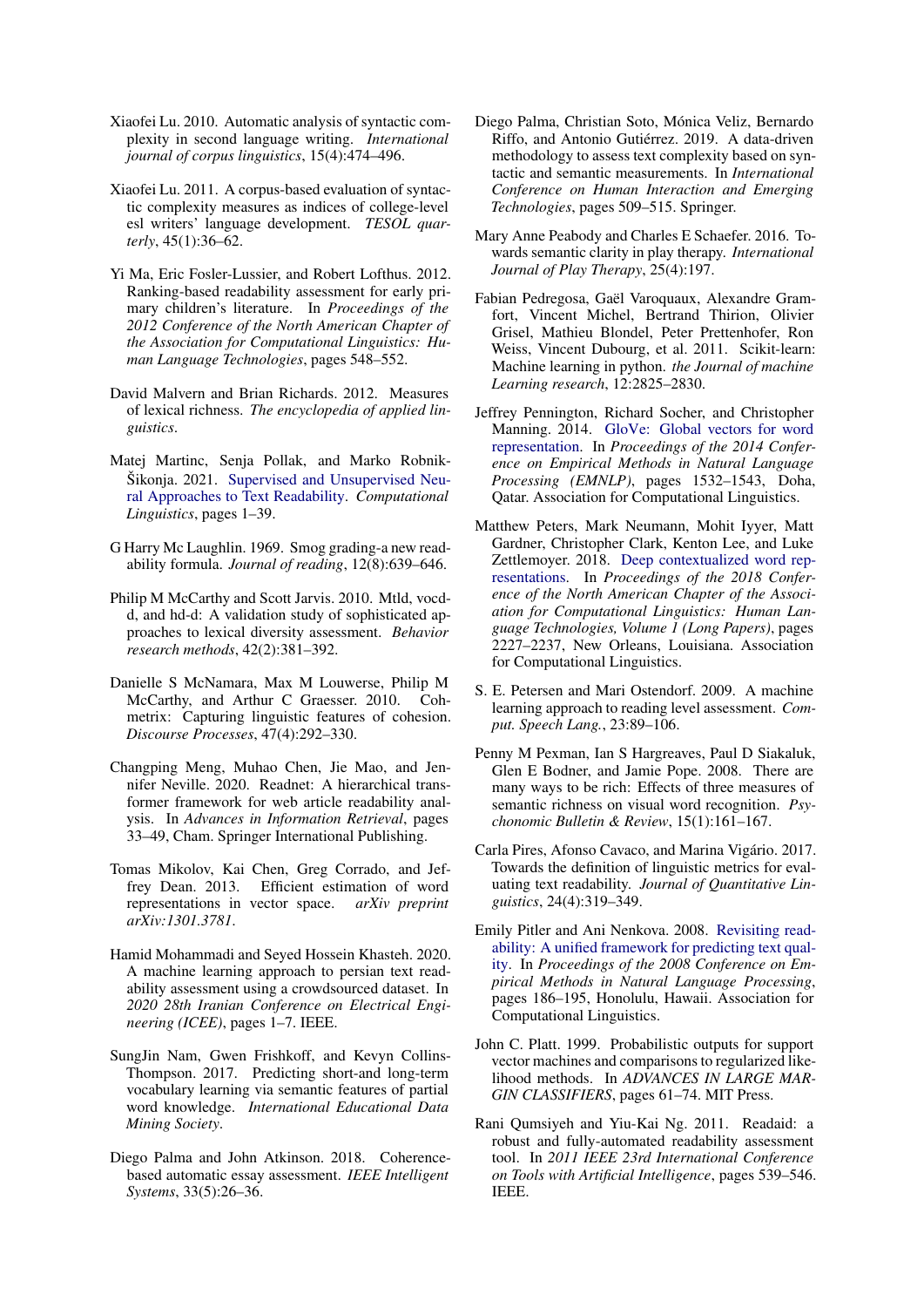- <span id="page-12-17"></span>Radim Řehůřek and Petr Sojka. 2010. Software Framework for Topic Modelling with Large Corpora. In *Proceedings of the LREC 2010 Workshop on New Challenges for NLP Frameworks*, pages 45–50, Valletta, Malta. ELRA.
- <span id="page-12-21"></span>Mark Schmidt, Nicolas Le Roux, and Francis Bach. 2017. Minimizing finite sums with the stochastic average gradient. *Mathematical Programming*, 162(1- 2):83–112.
- <span id="page-12-4"></span>Sarah E. Schwarm and Mari Ostendorf. 2005. [Read](https://doi.org/10.3115/1219840.1219905)[ing level assessment using support vector machines](https://doi.org/10.3115/1219840.1219905) [and statistical language models.](https://doi.org/10.3115/1219840.1219905) In *Proceedings of the 43rd Annual Meeting on Association for Computational Linguistics*, ACL '05, page 523–530, USA. Association for Computational Linguistics.
- <span id="page-12-7"></span>Luo Si and Jamie Callan. 2001. A statistical model for scientific readability. In *Proceedings of the tenth international conference on Information and knowledge management*, pages 574–576.
- <span id="page-12-11"></span>Sanja Štajner and Sergiu Nisioi. 2018. A detailed evaluation of neural sequence-to-sequence models for in-domain and cross-domain text simplification. In *Proceedings of the eleventh international conference on language resources and evaluation (LREC 2018)*.
- <span id="page-12-14"></span>Kumiko Tanaka-Ishii, Satoshi Tezuka, and Hiroshi Terada. 2010. Sorting texts by readability. *Computational Linguistics*, 36(2):203–227.
- <span id="page-12-5"></span>Sara Tonelli, Ke M Tran, and Emanuele Pianta. 2012. Making readability indices readable. In *Proceedings of the First Workshop on Predicting and Improving Text Readability for target reader populations*, pages 40–48.
- <span id="page-12-12"></span>Sowmya Vajjala. 2021. Trends, limitations and open challenges in automatic readability assessment research. *arXiv preprint arXiv:2105.00973*.
- <span id="page-12-3"></span>Sowmya Vajjala and Ivana Lučić. 2018. Onestopenglish corpus: A new corpus for automatic readability assessment and text simplification. In *Proceedings of the thirteenth workshop on innovative use of NLP for building educational applications*, pages 297–304.
- <span id="page-12-2"></span>Sowmya Vajjala and Detmar Meurers. 2012. [On im](https://www.aclweb.org/anthology/W12-2019)[proving the accuracy of readability classification us](https://www.aclweb.org/anthology/W12-2019)[ing insights from second language acquisition.](https://www.aclweb.org/anthology/W12-2019) In *Proceedings of the Seventh Workshop on Building Educational Applications Using NLP*, pages 163– 173, Montréal, Canada. Association for Computational Linguistics.
- <span id="page-12-15"></span>Sowmya Vajjala and Detmar Meurers. 2013. On the applicability of readability models to web texts. In *Proceedings of the Second Workshop on Predicting and Improving Text Readability for Target Reader Populations*, pages 59–68.
- <span id="page-12-6"></span>Sowmya Vajjala and Detmar Meurers. 2016. Readability-based sentence ranking for evaluating text simplification. *arXiv preprint arXiv:1603.06009*.
- <span id="page-12-19"></span>Thomas Wolf, Lysandre Debut, Victor Sanh, Julien Chaumond, Clement Delangue, Anthony Moi, Pierric Cistac, Tim Rault, Remi Louf, Morgan Funtowicz, Joe Davison, Sam Shleifer, Patrick von Platen, Clara Ma, Yacine Jernite, Julien Plu, Canwen Xu, Teven Le Scao, Sylvain Gugger, Mariama Drame, Quentin Lhoest, and Alexander Rush. 2020. [Trans](https://doi.org/10.18653/v1/2020.emnlp-demos.6)[formers: State-of-the-art natural language process](https://doi.org/10.18653/v1/2020.emnlp-demos.6)[ing.](https://doi.org/10.18653/v1/2020.emnlp-demos.6) In *Proceedings of the 2020 Conference on Empirical Methods in Natural Language Processing: System Demonstrations*, pages 38–45, Online. Association for Computational Linguistics.
- <span id="page-12-0"></span>Menglin Xia, Ekaterina Kochmar, and Ted Briscoe. 2016. [Text readability assessment for second lan](https://doi.org/10.18653/v1/W16-0502)[guage learners.](https://doi.org/10.18653/v1/W16-0502) In *Proceedings of the 11th Workshop on Innovative Use of NLP for Building Educational Applications*, pages 12–22, San Diego, CA. Association for Computational Linguistics.
- <span id="page-12-10"></span>Wei Xu, Chris Callison-Burch, and Courtney Napoles. 2015. Problems in current text simplification research: New data can help. *Transactions of the Association for Computational Linguistics*, 3:283–297.
- <span id="page-12-9"></span>Victoria Yaneva, Constantin Orăsan, Richard Evans, and Omid Rohanian. 2017. Combining multiple corpora for readability assessment for people with cognitive disabilities. Association for Computational Linguistics.
- <span id="page-12-8"></span>Zhilin Yang, Zihang Dai, Yiming Yang, Jaime Carbonell, Russ R Salakhutdinov, and Quoc V Le. 2019. Xlnet: Generalized autoregressive pretraining for language understanding. *Advances in Neural Information Processing Systems*, 32:5753–5763.
- <span id="page-12-16"></span>Shuyu Zhang, Xuanyu Zhou, Huifeng Pan, and Junyi Jia. 2019. Cryptocurrency, confirmatory bias and news readability–evidence from the largest chinese cryptocurrency exchange. *Accounting & Finance*, 58(5):1445–1468.
- <span id="page-12-1"></span>Xiang Zhang, Junbo Zhao, and Yann LeCun. 2015. [Character-level convolutional networks for text clas](https://proceedings.neurips.cc/paper/2015/file/250cf8b51c773f3f8dc8b4be867a9a02-Paper.pdf)[sification.](https://proceedings.neurips.cc/paper/2015/file/250cf8b51c773f3f8dc8b4be867a9a02-Paper.pdf) In *Advances in Neural Information Processing Systems*, volume 28. Curran Associates, Inc.
- <span id="page-12-18"></span>Yu Zhang, Houquan Zhou, and Zhenghua Li. 2020. [Fast and accurate neural CRF constituency parsing.](https://doi.org/10.24963/ijcai.2020/560) In *Proceedings of IJCAI*, pages 4046–4053.
- <span id="page-12-20"></span>Ciyou Zhu, Richard Byrd, Jorge Nocedal, and Jose Luis Morales. 2011. L-bfgs-b. *Retrieved Feb*, 18:2012.
- <span id="page-12-13"></span>Zhemin Zhu, Delphine Bernhard, and Iryna Gurevych. 2009. *A multi-dimensional model for assessing the quality of answers in social Q&A sites*. Ph.D. thesis.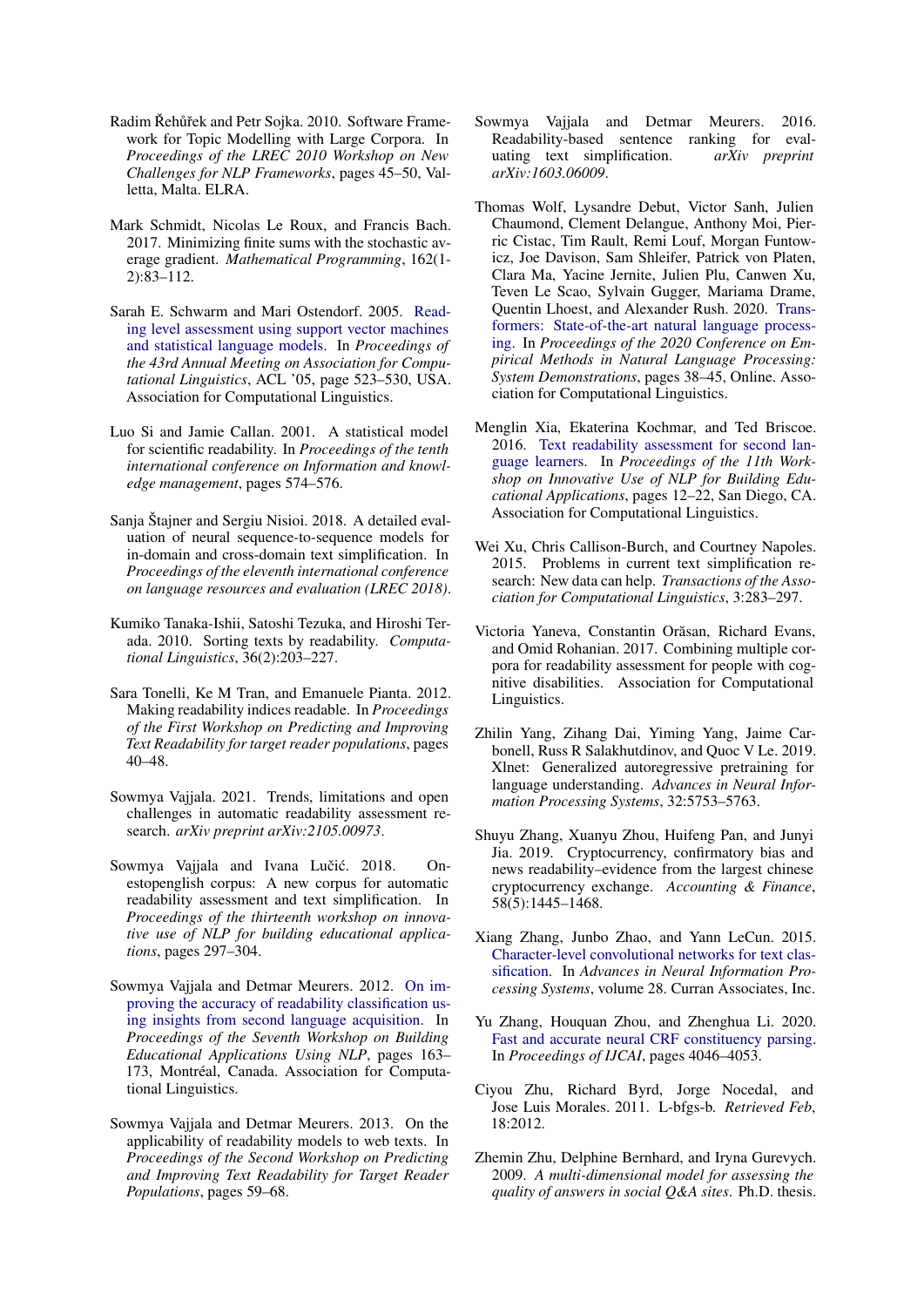A Trend, Advanced Semantic Features

| Sorted Probability List $\parallel$ R. out $\parallel$ C. out $\parallel$ N. out |  |                                   |  |  |
|----------------------------------------------------------------------------------|--|-----------------------------------|--|--|
| 9, 0.5, 0.5                                                                      |  | Low 115 High 56.7 H-M 30.0        |  |  |
| 6, 2, 1, 0.5, 0.3, 0.2                                                           |  | L-M 177 H-M 43.3 High 48.1        |  |  |
| 4, 4, 1, 1                                                                       |  | Mid 190 L-M 15.0 L-M 18.5         |  |  |
| 4, 2, 1, 1, 0.6, 0.4                                                             |  | $ $ H-M 204   Mid 25.0   Mid 35.3 |  |  |
| 2.5, 1.5, 1.5, 1.5, 1.5, 1.5 High 325 Low 8.34 Low 13.3                          |  |                                   |  |  |

Table 7: Trends. Richness, Clarity, Noise. All numbers  $\times$ 10 for conciseness. L-M: Low-Mid. H-M: High-Mid.

In table 7, we name each list as  $1 \sim 5$  from top to bottom. "out" refers to raw output from equations. See what the sorted probabilities list is in fig. 1.

Semantic Richness. List 4 and list 5 have the same lengths. However, list 5 contains more meaningful topics  $(\uparrow p)$  throughout the list, resulting in higher overall semantic richness. As such, semantic richness rewards long probability lists ( $\uparrow$  n) with more meaningful ( $\uparrow$  p) topics. Similarly, list 3  $(\downarrow n, \uparrow p)$  has higher richness than list 2 ( $\uparrow n, \downarrow p$ ).

Semantic Clarity. List 3 and list 4 have the same  $max(p)$  and two other same elements (1). However, the second element in list 3 is the same as the first element, resulting in increased difficulty in identifying the main topic  $(max(p))$ . Likewise, semantic clarity rewards the deviation between the  $max(p)$  and the other elements & short probability lists  $(1/n)$ . Hence, list 1 has the highest clarity.

Semantic Noise. List 2 and list 4 have the same lengths of 6 elements. However, list 2 contains more extraneous topics  $( \downarrow p)$ , resulting in higher semantic noise. As such, semantic noise rewards longer lists  $(\uparrow n)$  with more extraneous elements  $(\downarrow p)$ . As a result, list 5 has the least semantic noise.

### B Features, Codes, and Definitions

| idx | Code      | <b>Definition</b>                                     |
|-----|-----------|-------------------------------------------------------|
|     | WRich05 S | Richness, 50 topics extracted from Wikipedia Dump     |
| 2   | WClar05 S | Clarity, 50 topics extracted from Wikipedia Dump      |
| 3   | WNois05 S | Noise, 50 topics extracted from Wikipedia Dump        |
| 4   | WTopc05_S | # of topics, 50 topics extracted from Wikipedia Dump  |
| 5   | WRich10 S | Richness, 100 topics extracted from Wikipedia Dump    |
| 6   | WClar10 S | Clarity, 100 topics extracted from Wikipedia Dump     |
| 7   | WNois10 S | Noise, 100 topics extracted from Wikipedia Dump       |
| 8   | WTopc10 S | # of topics, 100 topics extracted from Wikipedia Dump |
| 9   | WRich15 S | Richness, 150 topics extracted from Wikipedia Dump    |
| 10  | WClar15 S | Clarity, 150 topics extracted from Wikipedia Dump     |
| 11  | WNois15 S | Noise, 150 topics extracted from Wikipedia Dump       |
| 12  | WTopc15 S | # of topics, 150 topics extracted from Wikipedia Dump |
| 13  | WRich20 S | Richness, 200 topics extracted from Wikipedia Dump    |
| 14  | WClar20 S | Clarity, 200 topics extracted from Wikipedia Dump     |
| 15  | WNois20 S | Noise, 200 topics extracted from Wikipedia Dump       |
| 16  | WTopc20 S | # of topics, 200 topics extracted from Wikipedia Dump |

Table 8: Wikipedia Knowledge Features (WoKF).

| idx | Code                  | <b>Definition</b>                                    |
|-----|-----------------------|------------------------------------------------------|
| 17  | BRich05 <sub>S</sub>  | Richness, 50 topics extracted from WeeBit Corpus     |
| 18  | BClar05 S             | Clarity, 50 topics extracted from WeeBit Corpus      |
| 19  | BNois05 S             | Noise, 50 topics extracted from WeeBit Corpus        |
| 20  | BTopc05 S             | # of topics, 50 topics extracted from WeeBit Corpus  |
| 21  | BRich10 <sub>S</sub>  | Richness, 100 topics extracted from WeeBit Corpus    |
| 22  | BClar <sub>10</sub> S | Clarity, 100 topics extracted from WeeBit Corpus     |
| 23  | BNois10 S             | Noise, 100 topics extracted from WeeBit Corpus       |
| 24  | BTopc10 S             | # of topics, 100 topics extracted from WeeBit Corpus |
| 25  | BRich15 <sub>S</sub>  | Richness, 150 topics extracted from WeeBit Corpus    |
| 26  | $BCIar15_S$           | Clarity, 150 topics extracted from WeeBit Corpus     |
| 27  | BNois15 S             | Noise, 150 topics extracted from WeeBit Corpus       |
| 28  | BTopc15 S             | # of topics, 150 topics extracted from WeeBit Corpus |
| 29  | BRich20 <sub>S</sub>  | Richness, 200 topics extracted from WeeBit Corpus    |
| 30  | BClar <sub>20</sub> S | Clarity, 200 topics extracted from WeeBit Corpus     |
| 31  | BNois20 S             | Noise, 200 topics extracted from WeeBit Corpus       |
| 32  | BTopc20 S             | # of topics, 200 topics extracted from WeeBit Corpus |

Table 9: WeeBit Knowledge Features (WBKF).

| idx | Code                  | <b>Definition</b>                                     |
|-----|-----------------------|-------------------------------------------------------|
| 33  | ORich05 S             | Richness, 50 topics extracted from OneStop Corpus     |
| 34  | OClar <sub>05</sub> S | Clarity, 50 topics extracted from OneStop Corpus      |
| 35  | ONois05 S             | Noise, 50 topics extracted from OneStop Corpus        |
| 36  | OTopc05 S             | # of topics, 50 topics extracted from OneStop Corpus  |
| 37  | ORich10 S             | Richness, 100 topics extracted from OneStop Corpus    |
| 38  | OClar10 S             | Clarity, 100 topics extracted from OneStop Corpus     |
| 39  | ONois10 S             | Noise, 100 topics extracted from OneStop Corpus       |
| 40  | OTopc10 S             | # of topics, 100 topics extracted from OneStop Corpus |
| 41  | ORich15 S             | Richness, 150 topics extracted from OneStop Corpus    |
| 42  | OClar15 S             | Clarity, 150 topics extracted from OneStop Corpus     |
| 43  | ONois15 S             | Noise, 150 topics extracted from OneStop Corpus       |
| 44  | OTopc15 S             | # of topics, 150 topics extracted from OneStop Corpus |
| 45  | ORich <sub>20</sub> S | Richness, 200 topics extracted from OneStop Corpus    |
| 46  | OClar <sub>20</sub> S | Clarity, 200 topics extracted from OneStop Corpus     |
| 47  | ONois20 S             | Noise, 200 topics extracted from OneStop Corpus       |
| 48  | OTopc20 S             | # of topics, 200 topics extracted from OneStop Corpus |

Table 10: OneStop Knowledge Features (OSKF).

| idx | Code       | <b>Definition</b>                                    |
|-----|------------|------------------------------------------------------|
| 49  | to_EntiM_C | total number of Entities Mentions                    |
| 50  | as EntiM_C | average number of Entities Mentions per sentence     |
| 51  | at EntiM C | average number of Entities Mentions per token (word) |
| 52  | to UEnti C | total number of unique Entities                      |
| 53  | as_UEnti_C | average number of unique Entities per sentence       |
| 54  | at UEnti C | average number of unique Entities per token (word)   |
|     |            |                                                      |

Table 11: Entity Density Features (EnDF).

| idx | Code       | <b>Definition</b>                                       |
|-----|------------|---------------------------------------------------------|
| 55  | ra SSToT C | ratio of SS transitions : total, count from Entity Grid |
| 56  | ra SOToT C | ratio of SO transitions: total, count from Entity Grid  |
| 57  | ra SXToT C | ratio of SX transitions: total, count from Entity Grid  |
| 58  | ra SNToT C | ratio of SN transitions: total, count from Entity Grid  |
| 59  | ra OSToT C | ratio of OS transitions: total, count from Entity Grid  |
| 60  | ra OOToT C | ratio of OO transitions: total, count from Entity Grid  |
| 61  | ra OXToT C | ratio of OX transitions : total, count from Entity Grid |
| 62  | ra ONToT C | ratio of ON transitions: total, count from Entity Grid  |
| 63  | ra XSToT C | ratio of XS transitions : total, count from Entity Grid |
| 64  | ra_XOToT_C | ratio of XO transitions: total, count from Entity Grid  |
| 65  | ra XXToT C | ratio of XX transitions: total, count from Entity Grid  |
| 66  | ra XNToT C | ratio of XN transitions : total, count from Entity Grid |
| 67  | ra NSToT C | ratio of NS transitions : total, count from Entity Grid |
| 68  | ra NOToT C | ratio of NO transitions: total, count from Entity Grid  |
| 69  | ra NXToT C | ratio of NX transitions: total, count from Entity Grid  |
| 70  | ra NNToT C | ratio of NN transitions: total, count from Entity Grid  |

Table 12: Entity Grid Features (EnDF) Part 1.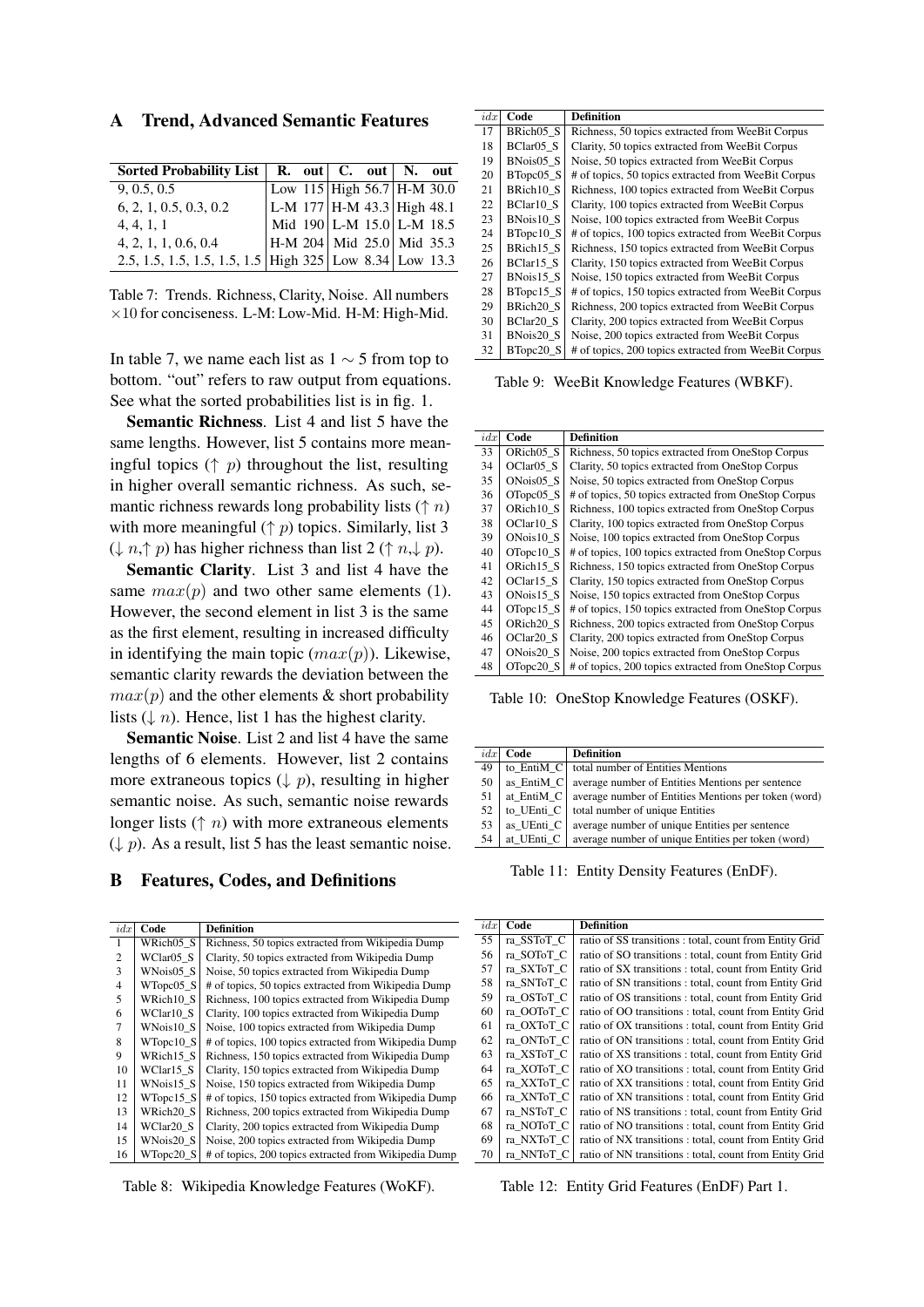|                 | $idx$ Code     | <b>Definition</b>                                                    |
|-----------------|----------------|----------------------------------------------------------------------|
| 71              | LoCohPA S      | Local Coherence for PA score from Entity Grid                        |
|                 | $72$ LoCohPW S | Local Coherence for PW score from Entity Grid                        |
| 73              |                | LoCohPU_S   Local Coherence for PU score from Entity Grid            |
|                 |                | 74   LoCoDPA_S   Local Coherence dist. for PA score from Entity Grid |
| 75 <sup>1</sup> |                | LoCoDPW_S   Local Coherence dist. for PW score from Entity Grid      |
| 76              |                | LoCoDPU_S   Local Coherence dist. for PU score from Entity Grid      |

Table 13: Entity Grid Features (EnDF) Part 2.

| idx | Code       | <b>Definition</b>                                   |
|-----|------------|-----------------------------------------------------|
| 77  | to NoPhr C | total count of Noun phrases                         |
| 78  | as_NoPhr_C | average count of Noun phrases per sentence          |
| 79  | at_NoPhr_C | average count of Noun phrases per token             |
| 80  | ra_NoVeP_C | ratio of Noun phrases : Verb phrases count          |
| 81  | ra_NoSuP_C | ratio of Noun phrases : Subordinate clauses count   |
| 82  | ra_NoPrP_C | ratio of Noun phrases : Prep phrases count          |
| 83  | ra_NoAjP_C | ratio of Noun phrases: Adj phrases count            |
| 84  | ra_NoAvP_C | ratio of Noun phrases : Adv phrases count           |
| 85  |            | total count of Verb phrases                         |
| 86  | to_VePhr_C |                                                     |
|     | as_VePhr_C | average count of Verb phrases per sentence          |
| 87  | at_VePhr_C | average count of Verb phrases per token             |
| 88  | ra_VeNoP_C | ratio of Verb phrases : Noun phrases count          |
| 89  | ra_VeSuP_C | ratio of Verb phrases: Subordinate clauses count    |
| 90  | ra_VePrP_C | ratio of Verb phrases : Prep phrases count          |
| 91  | ra_VeAjP_C | ratio of Verb phrases: Adj phrases count            |
| 92  | ra VeAvP C | ratio of Verb phrases: Adv phrases count            |
| 93  | to SuPhr C | total count of Subordinate clauses                  |
| 94  | as_SuPhr_C | average count of Subordinate clauses per sentence   |
| 95  | at_SuPhr_C | average count of Subordinate clauses per token      |
| 96  | ra_SuNoP_C | ratio of Subordinate clauses: Noun phrases count    |
| 97  | ra_SuVeP_C | ratio of Subordinate clauses : Verb phrases count   |
| 98  | ra_SuPrP_C | ratio of Subordinate clauses : Prep phrases count   |
| 99  | ra_SuAjP_C | ratio of Subordinate clauses : Adj phrases count    |
| 100 | ra_SuAvP_C | ratio of Subordinate clauses : Adv phrases count    |
| 101 | to_PrPhr_C | total count of prepositional phrases                |
| 102 | as_PrPhr_C | average count of prepositional phrases per sentence |
| 103 | at_PrPhr_C | average count of prepositional phrases per token    |
| 104 | ra_PrNoP_C | ratio of Prep phrases: Noun phrases count           |
| 105 | ra_PrVeP_C | ratio of Prep phrases : Verb phrases count          |
| 106 | ra_PrSuP_C | ratio of Prep phrases: Subordinate clauses count    |
| 107 | ra_PrAjP_C | ratio of Prep phrases: Adj phrases count            |
| 108 | ra_PrAvP_C | ratio of Prep phrases : Adv phrases count           |
| 109 | to_AjPhr_C | total count of Adjective phrases                    |
| 110 | as_AjPhr_C | average count of Adjective phrases per sentence     |
| 111 | at_AjPhr_C | average count of Adjective phrases per token        |
| 112 | ra_AjNoP_C | ratio of Adj phrases: Noun phrases count            |
| 113 | ra_AjVeP_C | ratio of Adj phrases : Verb phrases count           |
| 114 | ra_AjSuP_C | ratio of Adj phrases: Subordinate clauses count     |
| 115 | ra AjPrP C | ratio of Adj phrases : Prep phrases count           |
| 116 | ra_AjAvP_C | ratio of Adj phrases: Adv phrases count             |
| 117 | to_AvPhr_C | total count of Adverb phrases                       |
| 118 | as_AvPhr_C | average count of Adverb phrases per sentence        |
| 119 | at_AvPhr_C | average count of Adverb phrases per token           |
| 120 | ra_AvNoP_C | ratio of Adv phrases: Noun phrases count            |
| 121 | ra_AvVeP_C | ratio of Adv phrases: Verb phrases count            |
| 122 | ra_AvSuP_C | ratio of Adv phrases: Subordinate clauses count     |
| 123 | ra_AvPrP_C | ratio of Adv phrases: Prep phrases count            |
| 124 | ra_AvAjP_C | ratio of Adv phrases: Adj phrases count             |

Table 14: Phrasal Features (PhrF)

| idx  | Code       | <b>Definition</b>                                     |
|------|------------|-------------------------------------------------------|
| 125  | to_TreeH_C | total parsed Tree Height of all sentences             |
| 126  | as_TreeH_C | average parsed Tree Height per sentence               |
| 1271 | at TreeH C | average parsed Tree Height per token                  |
| 128  | to FTree C | total length of Flattened parsed Trees                |
| 1291 | as FTree C | average length of Flattened parsed Trees per sentence |
| 1301 | at FTree C | average length of Flattened parsed Trees per token    |

Table 15: Tree Structural Features (TrSF)

| idx | Code       | Definition                                           |
|-----|------------|------------------------------------------------------|
| 131 | to_NoTag_C | total count of Noun tags                             |
| 132 | as_NoTag_C | average count of Noun tags per sentence              |
| 133 | at_NoTag_C | average count of Noun tags per token                 |
| 134 | ra_NoAjT_C | ratio of Noun : Adjective count                      |
| 135 | ra_NoVeT_C | ratio of Noun: Verb count                            |
| 136 | ra_NoAvT_C | ratio of Noun: Adverb count                          |
| 137 | ra_NoSuT_C | ratio of Noun: Subordinating Conj. count             |
| 138 | ra_NoCoT_C | ratio of Noun: Coordinating Conj. count              |
| 139 | to_VeTag_C | total count of Verb tags                             |
| 140 | as_VeTag_C | average count of Verb tags per sentence              |
| 141 | at_VeTag_C | average count of Verb tags per token                 |
| 142 | ra_VeAjT_C | ratio of Verb : Adjective count                      |
| 143 | ra_VeNoT_C | ratio of Verb : Noun count                           |
| 144 | ra_VeAvT_C | ratio of Verb : Adverb count                         |
| 145 | ra_VeSuT_C | ratio of Verb : Subordinating Conj. count            |
| 146 | ra_VeCoT_C | ratio of Verb : Coordinating Conj. count             |
| 147 | to_AjTag_C | total count of Adjective tags                        |
| 148 |            |                                                      |
|     | as_AjTag_C | average count of Adjective tags per sentence         |
| 149 | at_AjTag_C | average count of Adjective tags per token            |
| 150 | ra_AjNoT_C | ratio of Adjective : Noun count                      |
| 151 | ra_AjVeT_C | ratio of Adjective : Verb count                      |
| 152 | ra_AjAvT_C | ratio of Adjective : Adverb count                    |
| 153 | ra_AjSuT_C | ratio of Adjective : Subordinating Conj. count       |
| 154 | ra_AjCoT_C | ratio of Adjective : Coordinating Conj. count        |
| 155 | to_AvTag_C | total count of Adverb tags                           |
| 156 | as_AvTag_C | average count of Adverb tags per sentence            |
| 157 | at_AvTag_C | average count of Adverb tags per token               |
| 158 | ra_AvAjT_C | ratio of Adverb: Adjective count                     |
| 159 | ra_AvNoT_C | ratio of Adverb: Noun count                          |
| 160 | ra AvVeT C | ratio of Adverb: Verb count                          |
| 161 | ra_AvSuT_C | ratio of Adverb: Subordinating Conj. count           |
| 162 | ra_AvCoT_C | ratio of Adverb: Coordinating Conj. count            |
| 163 | to_SuTag_C | total count of Subordinating Conj. tags              |
| 164 | as_SuTag_C | average count of Subordinating Conj. per sentence    |
| 165 | at_SuTag_C | average count of Subordinating Conj. per token       |
| 166 | ra_SuAjT_C | ratio of Subordinating Conj.: Adjective count        |
| 167 | ra_SuNoT_C | ratio of Subordinating Conj.: Noun count             |
| 168 | ra_SuVeT_C | ratio of Subordinating Conj.: Verb count             |
| 169 | ra_SuAvT_C | ratio of Subordinating Conj.: Adverb count           |
| 170 | ra_SuCoT_C | ratio, Subordinating Conj.: Coordinating Conj. count |
| 171 | to_CoTag_C | total count of Coordinating Conj. tags               |
| 172 | as_CoTag_C | average count of Coordinating Conj. per sentence     |
| 173 | at_CoTag_C | average count of Coordinating Conj. per token        |
| 174 | ra_CoAjT_C | ratio of Coordinating Conj.: Adjective count         |
| 175 | ra_CoNoT_C | ratio of Coordinating Conj.: Noun count              |
| 176 | ra_CoVeT_C | ratio of Coordinating Conj.: Verb count              |
| 177 | ra_CoAvT_C | ratio of Coordinating Conj.: Adverb count            |
| 178 | ra_CoSuT_C | ratio, Coordinating Conj.: Subordinating Conj. count |
| 179 | to_ContW_C | total count of Content words                         |
| 180 | as_ContW_C | average count of Content words per sentence          |
| 181 | at_ContW_C | average count of Content words per token             |
| 182 | to_FuncW_C | total count of Function words                        |
| 183 | as_FuncW_C | average count of Function words per sentence         |
| 184 | at_FuncW_C | average count of Function words per token            |
| 185 | ra_CoFuW_C | ratio of Content words to Function words             |

Table 16: Part-of-Speech Features (POSF)

| idx | Code                   | <b>Definition</b>                                     |
|-----|------------------------|-------------------------------------------------------|
| 186 | SimpNoV <sub>S</sub>   | unique Nouns/total Nouns #Noun Variation              |
| 187 | SquaNoV S              | (unique Nouns**2)/total Nouns #Squared Noun Variation |
| 188 | CorrNoV S              | unique Nouns/sqrt(2*total Nouns) #Corrected Noun Var  |
| 189 | SimpVeV S              | unique Verbs/total Verbs #Verb Variation              |
| 190 | SquaVeV S              | (unique Verbs**2)/total Verbs #Squared Verb Variation |
| 191 | CorrVeV S              | unique Verbs/sqrt(2*total Verbs) #Corrected Verb Var  |
| 192 | SimpAjV <sub>S</sub>   | unique Adjectives/total Adjectives #Adjective Var     |
| 193 | SquaAiV S              | (unique Adj**2)/total Adj #Squared Adj Variation      |
| 194 | CorrA <sub>i</sub> V S | unique Adj/sqrt(2*total Adj) #Corrected Adj Var       |
| 195 | SimpAvV_S              | unique Adverbs/total Adverbs #Adverb Variation        |
| 196 | SquaAvV S              | (unique Adv**2)/total Adv #Squared Adv Variation      |
| 197 | CorrAvV S              | unique Adv/sqrt(2*total Adv) #Corrected Adv Var       |

# Table 17: Variation Ratio Features (VarF)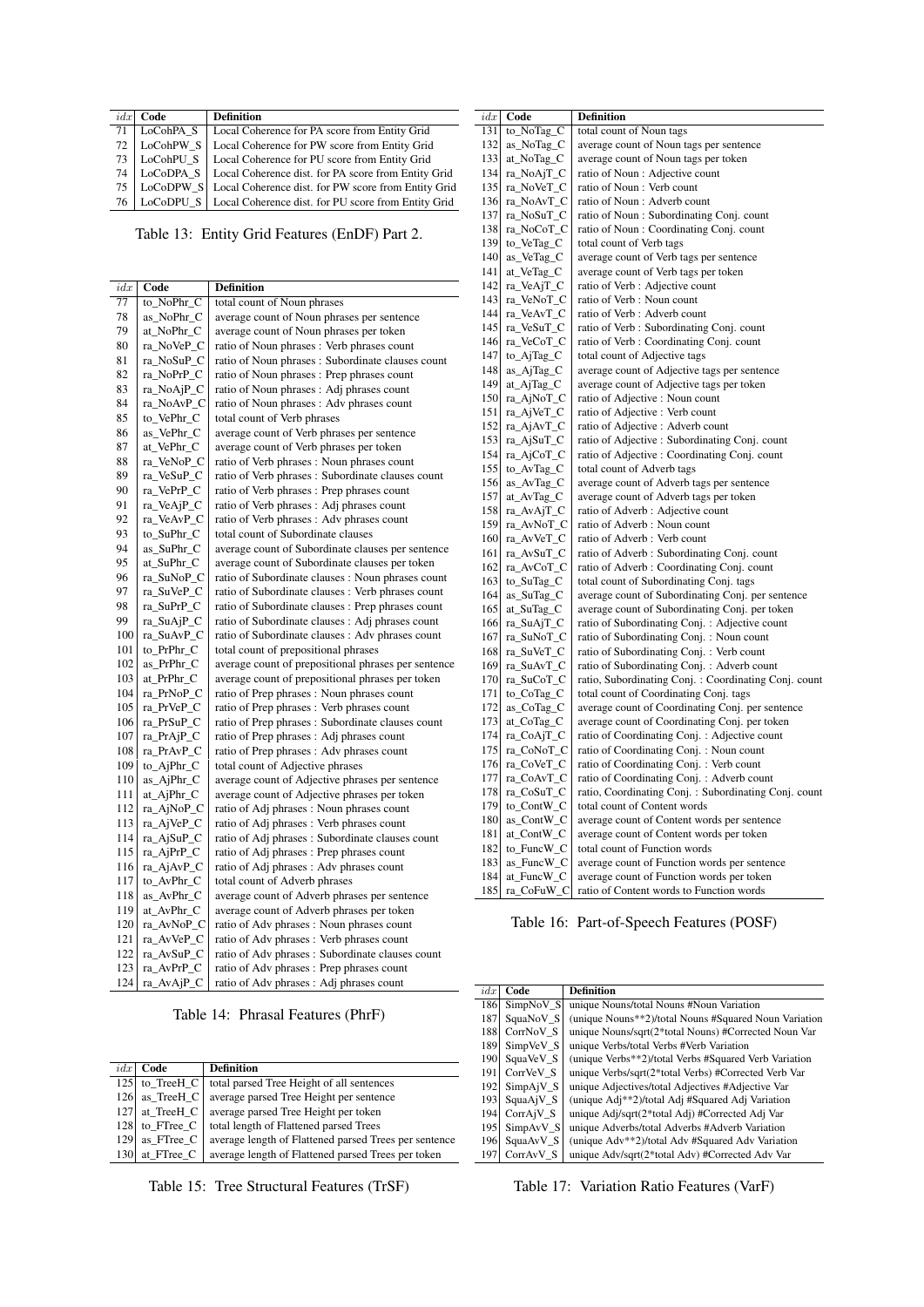|     | $idx$ Code    | <b>Definition</b>                                     |
|-----|---------------|-------------------------------------------------------|
|     | 198 SimpTTR_S | unique tokens/total tokens #TTR                       |
|     | 199 CorrTTR S | unique/sqrt(2*total) #Corrected TTR                   |
|     | 200 BiLoTTR S | log(unique)/log(total) #Bi-Logarithmic TTR            |
|     | 201 UberTTR S | $(log(unique))$ <sup>2</sup> /log(total/unique) #Uber |
| 202 | MTLDTTR S     | #Measure of Textual Lexical Diversity (TTR, 0.72)     |

Table 18: Type Token Ratio Features (TTRF)

| idx | Code       | <b>Definition</b>                                 |
|-----|------------|---------------------------------------------------|
| 203 | to AAKuW C | total AoA (Age of Acquisition) of words, Kuperman |
| 204 | as AAKuW C | average AoA of words per sentence, Kuperman       |
| 205 | at AAKuW C | average AoA of words per token, Kuperman          |
| 206 | to AAKuL C | total AoA of lemmas, Kuperman                     |
| 207 | as AAKuL C | average AoA of lemmas per sentence, Kuperman      |
| 208 | at AAKuL C | average AoA of lemmas per token, Kuperman         |
| 209 | to AABiL C | total AoA of lemmas, Bird norm                    |
| 210 | as AABiL C | average AoA of lemmas, Bird norm per sent         |
| 211 | at AABiL C | average AoA of lemmas, Bird norm per token        |
| 212 | to AABrL C | total AoA of lemmas, Bristol norm                 |
| 213 | as AABrL C | average AoA of lemmas, Bristol norm per sent      |
| 214 | at AABrL C | average AoA of lemmas, Bristol norm per token     |
| 215 | to AACoL C | total AoA of lemmas, Cortese and Khanna norm      |
| 216 | as AACoL C | average AoA of lem, Cortese and K norm per sent   |
| 217 | at AACoL C | average AoA of lem, Cortese and K norm per token  |

Table 19: Psychollinguistic Features (PsyF)

| idx | Code       | <b>Definition</b>                              |
|-----|------------|------------------------------------------------|
| 218 | to_SbFrQ_C | total SubtlexUS FREQcount value                |
| 219 | as_SbFrQ_C | average SubtlexUS FREQcount value per sentence |
| 220 | at SbFrO C | average SubtlexUS FREQcount value per token    |
| 221 | to SbCDC C | total SubtlexUS CDcount value                  |
| 222 | as SbCDC C | average SubtlexUS CDcount value per sent       |
| 223 | at SbCDC C | average SubtlexUS CDcount value per token      |
| 224 | to_SbFrL_C | total SubtlexUS FREQlow value                  |
| 225 | as_SbFrL_C | average SubtlexUS FREQlow value per sent       |
| 226 | at SbFrL C | average SubtlexUS FREQlow value per token      |
| 227 | to_SbCDL_C | total SubtlexUS CDlow value                    |
| 228 | as_SbCDL_C | average SubtlexUS CDlow value per sent         |
| 229 | at SbCDL C | average SubtlexUS CDlow value per token        |
| 230 | to SbSBW C | total SubtlexUS SUBTLWF value                  |
| 231 | as SbSBW C | average SubtlexUS SUBTLWF value per sent       |
| 232 | at SbSBW C | average SubtlexUS SUBTLWF value per token      |
| 233 | to_SbL1W_C | total SubtlexUS Lg10WF value                   |
| 234 | as SbL1W C | average SubtlexUS Lg10WF value per sent        |
| 235 | at SbL1W C | average SubtlexUS Lg10WF value per token       |
| 236 | to_SbSBC_C | total SubtlexUS SUBTLCD value                  |
| 237 | as SbSBC C | average SubtlexUS SUBTLCD value per sent       |
| 238 | at_SbSBC_C | average SubtlexUS SUBTLCD value per token      |
| 239 | to SbL1C C | total SubtlexUS Lg10CD value                   |
| 240 | as SbL1C C | average SubtlexUS Lg10CD value per sent        |
| 241 | at_SbL1C_C | average SubtlexUS Lg10CD value per token       |

Table 20: Word Familiarity Features (WorF)

| idx | Code                 | <b>Definition</b>                                     |
|-----|----------------------|-------------------------------------------------------|
| 242 | TokSenM <sub>S</sub> | total count of tokens x total count of sentence       |
| 243 | TokSenS <sub>S</sub> | sqrt(total count of tokens x total count of sentence) |
| 244 | TokSenL <sub>S</sub> | log(total count of tokens)/log(total count of sent)   |
| 245 | as Token C           | average count of tokens per sentence                  |
| 246 | as Sylla C           | average count of syllables per sentence               |
| 247 | at Sylla C           | average count of syllables per token                  |
| 248 | as Chara C           | average count of characters per sentence              |
| 249 | at Chara C           | average count of characters per token                 |

Table 21: Shallow Features (ShaF)

| idx | Code            | <b>Definition</b>                                            |
|-----|-----------------|--------------------------------------------------------------|
|     | $250$ SmogInd S | Smog Index                                                   |
|     | 251 ColeLia S   | Coleman Liau Readability Score                               |
|     | $252$ Gunning S | Gunning Fog Count Score (New, US Navy Report)                |
|     | 253 AutoRea S   | Automated Readability Idx (New, US Navy Report)              |
| 254 |                 | FleschG_S   Flesch Kincaid Grade Level (New, US Navy Report) |
|     |                 | 255 LinseaW S Linsear Write Formula Score                    |

| Table 22: Shallow Features (ShaF) |  |  |  |
|-----------------------------------|--|--|--|
|-----------------------------------|--|--|--|

## C Rules Behind Feature Codes

In table 8∼22, "Code" columns show feature codes. The related linguistic features appear with quite a number of variations across academia, without a naming convention [\(Zhu et al.,](#page-12-13) [2009;](#page-12-13) [Fitzsimmons et al.,](#page-10-19) [2010;](#page-10-19) [Tanaka-Ishii et al.,](#page-12-14) [2010;](#page-12-14) [Daowadung and Chen,](#page-9-15) [2011;](#page-9-15) [Vajjala and Meur](#page-12-15)[ers,](#page-12-15) [2013;](#page-12-15) [Ciobanu et al.,](#page-9-16) [2015;](#page-9-16) [Zhang et al.,](#page-12-16) [2019;](#page-12-16) [Blinova et al.,](#page-9-17) [2020;](#page-9-17) [Lee and Lee,](#page-10-20) [2020b\)](#page-10-20). For consistency, we set ourselves a few naming rules.

- 1. Feature codes consist of 8 letters/numerals, with 1 or 2 underscores depending on feature types.
- 2. All features classify into either count-based or score-based, following popular convention.
	- Count-based
		- define: final calculation uses simple counts (i.e. total, avg per sent, avg per token, ratio)
		- format:  $xx$  xxxxx C. First two letters are "to" (total), "as" (avg per sent), "at" (avg per token), "ra" (ratio). Five letters in the middle explain what the feature is. Last letter always "C." Two underscores in between.
	- Score-based
		- define: require additional calculation (e.g. log, square), or famous features with predefined names (e.g. Flesch-Kincaid, TTR).
		- $-$  format:  $xxxxxxx$  S. Seven letters are all dedicated to explaining what the feature is. Last letter always "S." One underscore.
- 3. For the "explanation" part of each feature code, capital letters denote new words. The small letters that follow are from the same word. (e.g. 1: Coleman Liau → ColeLia, 2: AoA (Age of Acquisition) Kuperman of words  $\rightarrow$  AAKuW)

## D Details, External Models

We use Online LDA implemented by Gensim  $v4.0$  $(Kehuřek and Sojka, 2010)$  $(Kehuřek and Sojka, 2010)$ . For most general tasks, including sentence/entity recognition, POS tagging,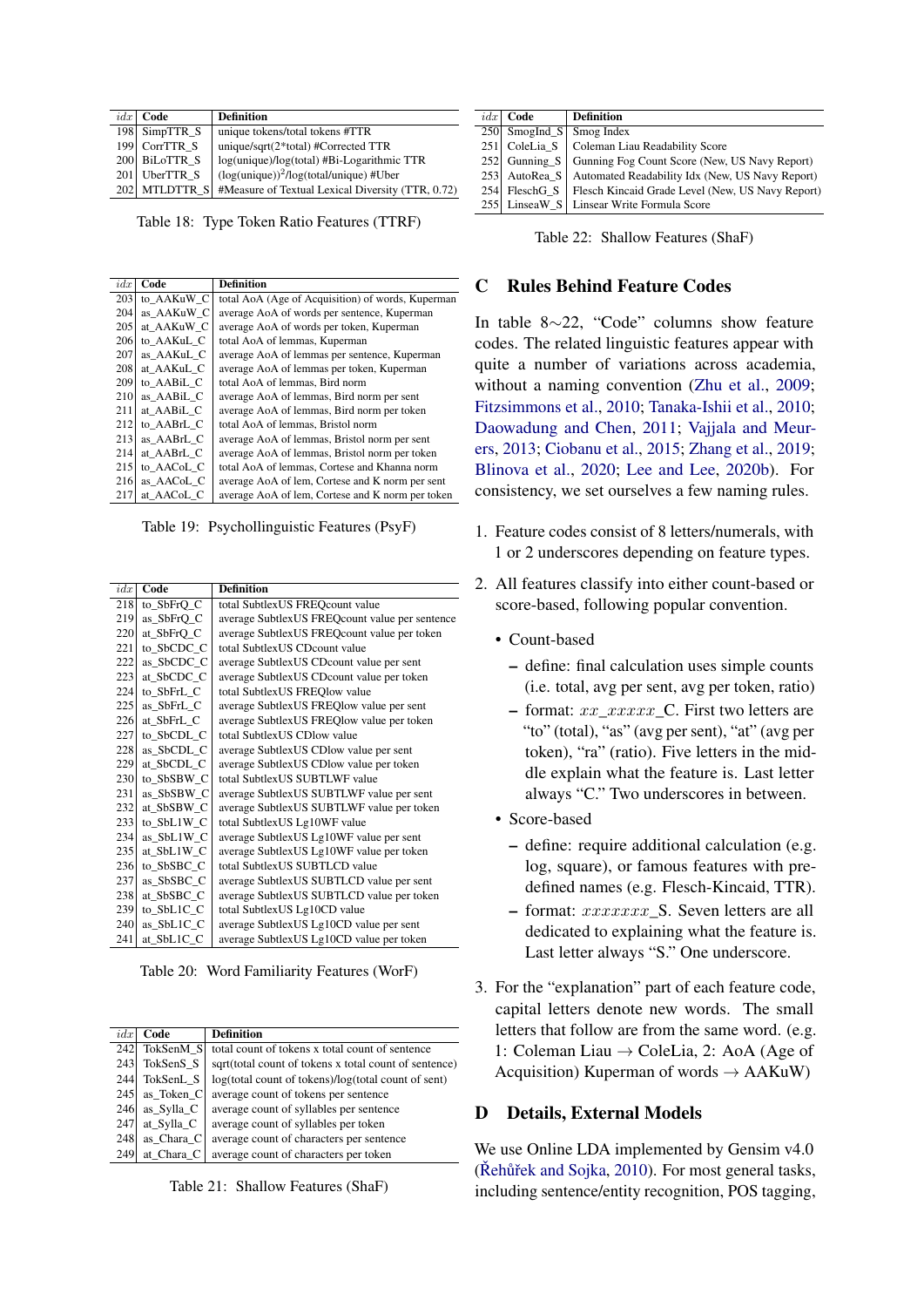and dependency parsing, we use spaCy  $v3.0<sup>8</sup>$  $v3.0<sup>8</sup>$  $v3.0<sup>8</sup>$  [\(Hon](#page-10-21)[nibal et al.,](#page-10-21) [2020\)](#page-10-21) with en\_core\_web\_sm pretrained model. For constituency parsing, we use CRF parser [\(Zhang et al.,](#page-12-18) [2020\)](#page-12-18) in SuPar v1.0<sup>[9](#page-16-1)</sup>.

## D.1 Transformers

For transformers, we use the following models from HuggingFace transformers v4.5.0 [\(Wolf et al.,](#page-12-19) [2020\)](#page-12-19).

- 1. bert-base-uncased
- 2. roberta-base
- 3. bart-base
- 4. xlnet-base-cased

# D.2 Non-Neural Models

For non-neural models, we use the following models from from SciKit-Learn v0.24.1.

1. support vector classifiers (svm.SVC) [\(Hearst,](#page-10-22) [1998;](#page-10-22) [Platt,](#page-11-23) [1999;](#page-11-23) [Chang and Lin,](#page-9-18) [2011\)](#page-9-18)

2. random forest classifiers (ensemble.RandomF orestClassifier) [\(Breiman,](#page-9-19) [2001\)](#page-9-19)

3. logistic regression (linear\_model.LogisticRegr ession)

For gradient boosting, we use the following from XGBoost v1.4.0 [\(Chen and Guestrin,](#page-9-14) [2016\)](#page-9-14).

4. gradient boosting (XGBclassifier)

# E Preprocessing

Our preprocessing steps are inspired by [Martinc](#page-11-4) [et al.](#page-11-4) [\(2021\)](#page-11-4) and several other existing RA research. These steps are used only during the extraction of handcrafted features for increased accuracy.

- 1. remove all special characters
- 2. remove words less than 3 characters
- 3. lowercase all
- 4. tokenize

5. remove NLTK default stopwords

# F Full Hyperparameters

# F.1 Non-Neural, Traditional ML

We perform grid search on the hyperparameters (table 3) after performing a large randomized search to identify the sensible range of hyperparameters to tune. In particular, logistic regression solver hyperparameter search include libfgs [\(Zhu et al.,](#page-12-20) [2011\)](#page-12-20), liblinear [\(Fan et al.,](#page-9-20) [2008\)](#page-9-20), SAG [\(Schmidt et al.,](#page-12-21) [2017\)](#page-12-21), and SAGA [\(Defazio et al.,](#page-9-21) [2014\)](#page-9-21).

In table  $3(a)$ , C is the regularization parameter, G is the kernel coefficient (gamma), and K is the

| Model          |        | <b>Hyperparameter</b> |         | Model     |        | Hyperparameter                   |          |
|----------------|--------|-----------------------|---------|-----------|--------|----------------------------------|----------|
|                | C      | G                     | K       |           | nEst   | MDep                             | Mfea     |
|                | 1      | scale                 | rbf     |           | 600    | 20                               | auto     |
| <b>SVM</b>     | 5      | auto                  | linear  | <b>RF</b> | 700    | 60                               | sqrt     |
|                | 10     |                       | poly    |           | 800    | 100                              | log2     |
|                | 50     |                       | sigmoid |           | 900    | <b>None</b>                      | None     |
|                |        | (a) SVM, Best Params  |         |           |        | (b) <i>RandomF</i> , Best Params |          |
|                |        |                       |         |           |        |                                  |          |
| Model          |        | Hyperparameter        |         | Model     |        | Hyperparameter                   |          |
|                | eta    | G                     | MDep    |           | C      | Pen                              | Solver   |
|                | $1e-2$ | $\overline{0}$        | 3       |           | $1e-1$ | 11                               | lbfgs    |
| <b>XGBoost</b> | 5e-2   | $1e-2$                | 6       | LR        | $5e-1$ | 12                               | l.linear |
|                | $1e-1$ | $1e-1$                | 9       |           | 1      | elastic                          | newton   |

Table 23: Hyperparameters, non-neural models.

kernel. In table 3(b), nEst is the number of trees, MDep is the max depth of a tree, and Mfea is the number of features considered. In table 3(c), eta is the learning rate, G is the minimum loss reduction need to make a further partition on the leaf node (gamma), and MDep is the max depth of a tree. In table  $4(d)$ , C is the inverse of the regularization strength, Pen is the norm used in penalization, and Solver is the algorithm used in optimization. The other parameters best performed at default.

## F.2 Neural, Transformers

We use AdamW (optimizer) [\(Kingma and Ba,](#page-10-23) [2014\)](#page-10-23), linear (scheduler), 10% (warmup steps), 8 (batch size), 3 (epoch) for all tested transformers. We use the learning rate of 2e-5 for BERT and 3e-5 for the other three transformers.

# G Full Explored Feature Combinations

|                | <b>Set   Features</b>                            | <b>LogR SVM</b> |  |
|----------------|--------------------------------------------------|-----------------|--|
| T1             | AdSem + Disco + Synta + LxSem + ShaTr            | 0.622 0.679     |  |
| T <sub>2</sub> | $Disco + Synta + LxSem + ShaTr$                  | 0.528 0.546     |  |
| T <sub>3</sub> | $AdSem + Synta + LxSem + ShaTr$                  | 0.591 0.582     |  |
|                | $H1$   AdSem + Disco                             | 0.463 0.513     |  |
| L1.            | $Synta + LxSem$                                  | 0.499 0.561     |  |
| L <sub>2</sub> | Set L1 - PhrF                                    | 0.539 0.577     |  |
| L <sub>3</sub> | Set L1 - VarF                                    | 0.529 0.551     |  |
| L4             | Set L1 - POSF                                    | 0.449 0.551     |  |
| E1             | $AdSem + PsyF + WorF + TraF$                     | 0.489 0.473     |  |
| E2             | $AdSem + PsyF + WorF$                            | 0.490 0.479     |  |
| E3             | $PSVF + WorF$                                    | 0.464 0.459     |  |
| P1             | $EnDF + ShaF + TrSF + POST + WorF + PsyF + TraF$ | 0.608 0.633     |  |
| P <sub>2</sub> | $Set P1 + TraF$                                  | 0.629 0.638     |  |
| P3             | $Set P2 + VarF$                                  | 0.647 0.674     |  |

\* *Note: 5 letters (e.g. AdSem) mean linguistic branch. 4 letters (e.g. PhrF) mean subgroup. We report accuracy on WeeBit.*

Table 24: Defining feature sets.

<span id="page-16-0"></span><sup>8</sup> github.com/explosion/spaCy

<span id="page-16-1"></span><sup>9</sup> github.com/yzhangcs/parser